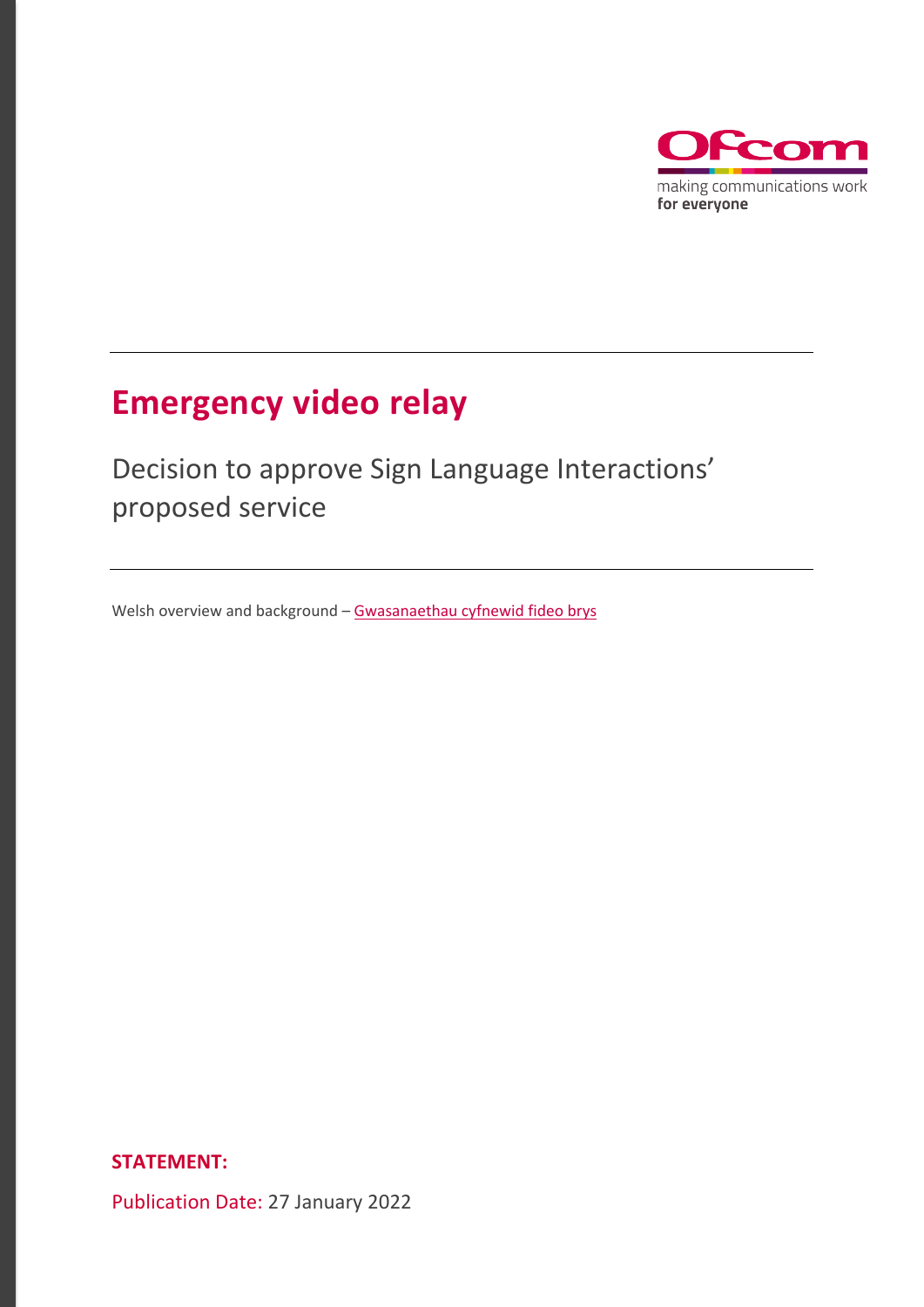# **Contents**

## **Section**

| 1. Overview                                              | 1              |
|----------------------------------------------------------|----------------|
| 2. Introduction and background                           | $\overline{2}$ |
| 3. Our proposal, consultation responses and our decision | 6              |
| 4. Implementation of emergency video relay               |                |
| <b>Annex</b>                                             |                |
| A1. Approval Criteria                                    | 15             |
|                                                          |                |
| A2. Extract of General Condition C5                      | 18             |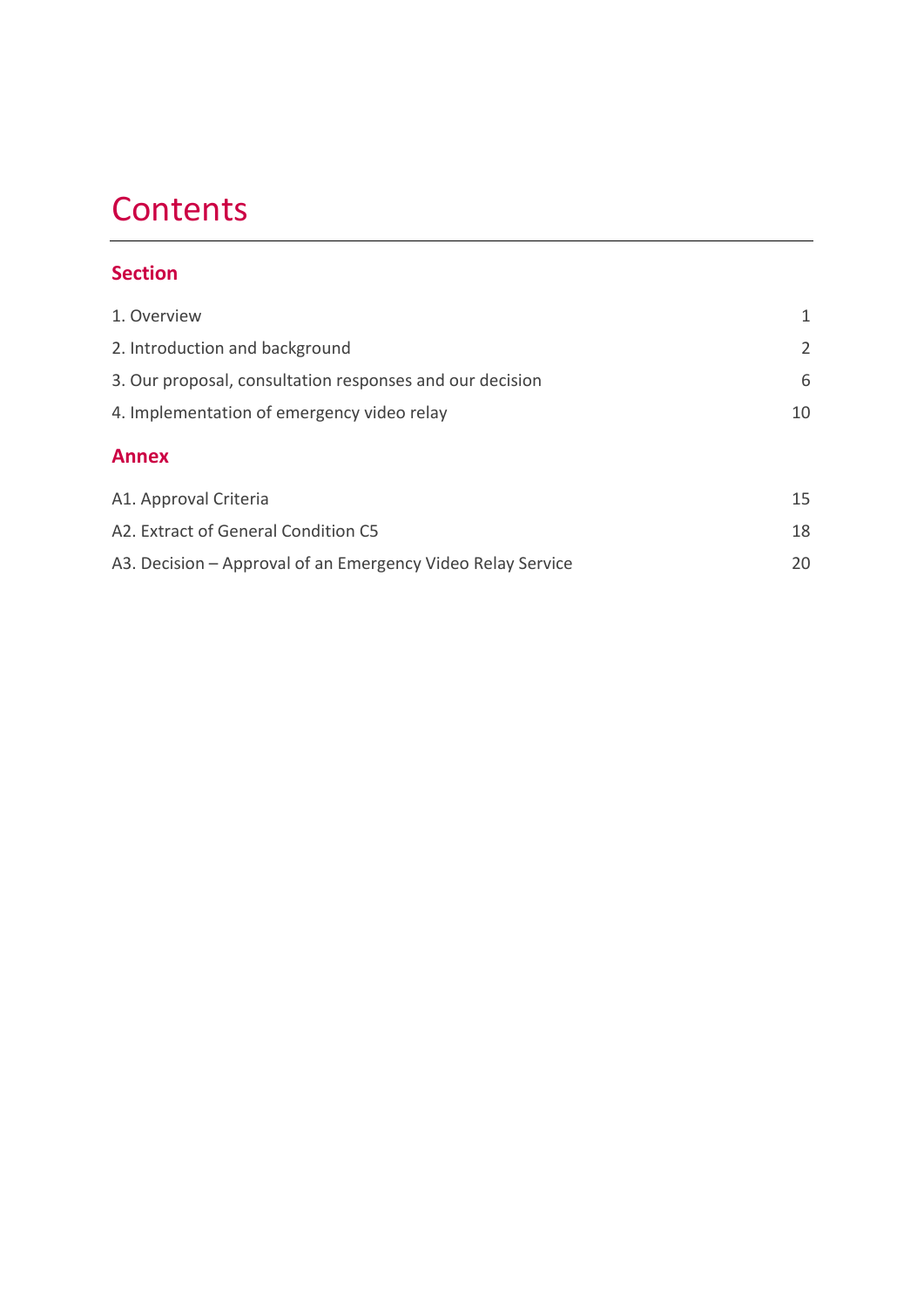# <span id="page-2-0"></span>1. Overview

Video relay services are a way of enabling deaf people who use British Sign Language (BSL) to communicate effectively using telecoms services with people who do not use BSL. The deaf BSL user makes a video call using a connected device to call a hearing person via an interpreter in a call centre. The interpreter translates what the deaf user is signing into spoken English for the hearing person, and signs what the hearing person is saying to the deaf user.

In June 202[1](#page-2-1), we published our decision to require communications providers<sup>1</sup> to provide, or contract to provide, a free 24/7 emergency video relay service approved by Ofcom.[2](#page-2-2) We also set out the criteria that would need to be met in order for an emergency video relay service to be approved.

In November 2021, we consulted on our assessment of Sign Language Interactions' proposed service against our approval criteria. We invited responses by 17 December 2021.

#### **What we have decided - in brief**

Taking into account Sign Language Interactions' formal application (including further submissions) and all the responses received to the consultation, we have decided to approve Sign Language Interactions' proposed service for the purposes of General Condition C5.

The approval will take effect on 27 January 2022 and will remain in place unless we withdraw it. While we consider that Sign Language Interactions' proposed service meets the approval criteria, we will monitor the performance of the service once it is in operation. We may, at any time, by notification in writing to the service provider, withdraw our approval where we consider that the service provider no longer meets the approval criteria.

The obligation imposed on communications providers to provide emergency video relay will come into effect on 17 June 2022.<sup>[3](#page-2-3)</sup> Communications providers are able to use Sign Language Interactions' service in order to meet this obligation.

Communications providers will be required to promote the emergency video relay service, in the same way they are currently required to promote text relay and emergency SMS. We will also work with organisations such as deaf charities to help publicise emergency video relay via their publications and social media channels.

In addition to our decision to approve Sign Language Interactions' proposed service, we also address in this document comments made by consultation respondents on other matters, including implementation.

<span id="page-2-1"></span><sup>&</sup>lt;sup>1</sup> For the purpose of the relevant General Condition, we mean providers of fixed and mobile telephony services i.e. number-based interpersonal communications services (where it is technically feasible for them to provide video relay), and providers of internet access services.

<span id="page-2-2"></span><sup>&</sup>lt;sup>2</sup> This obligation will be implemented through Ofcom's General Conditions of Entitlement, in particular General Condition C5.

<span id="page-2-3"></span> $3$  This is the date on which a number of other consumer protection obligations come into effect.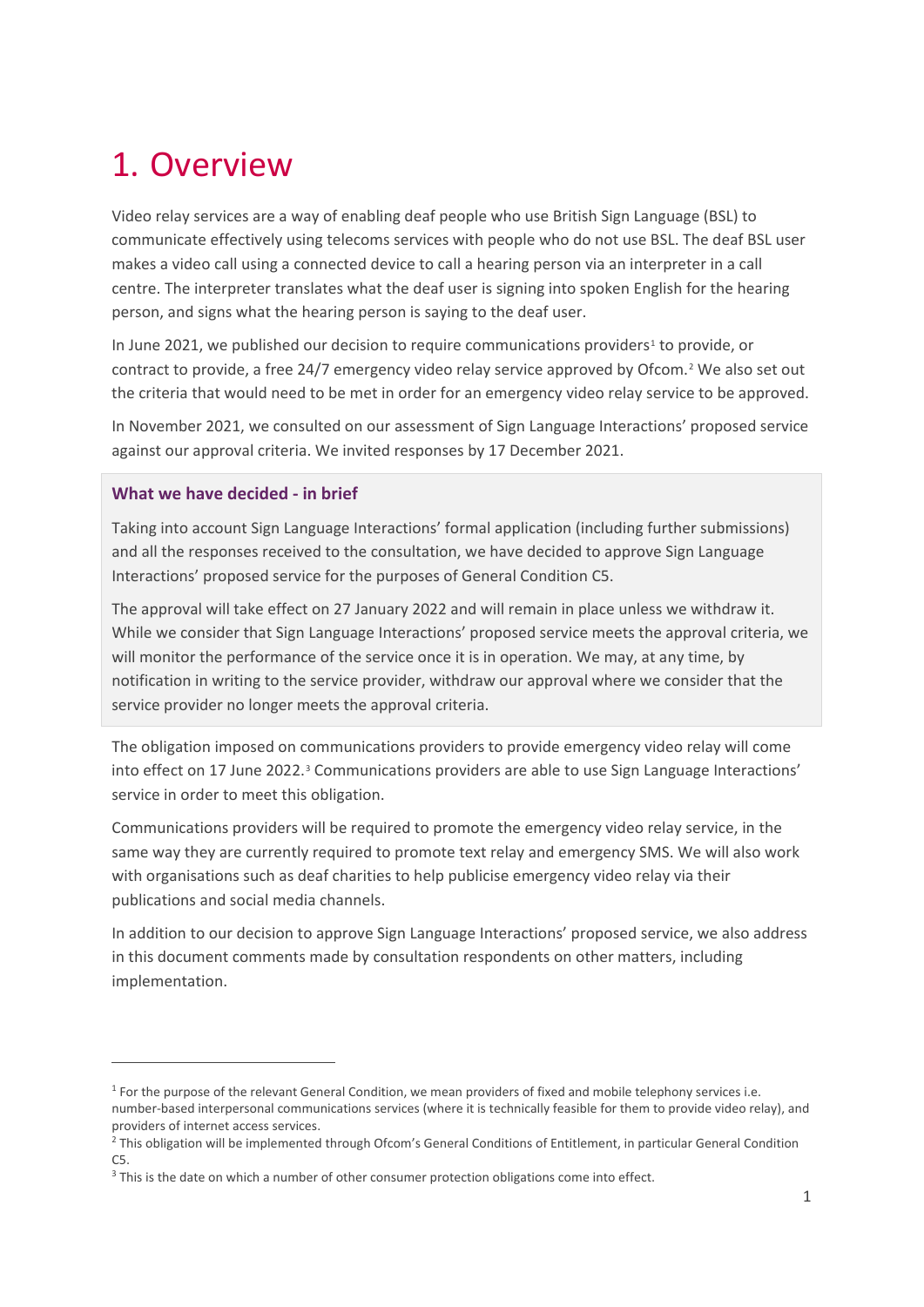# <span id="page-3-0"></span>2. Introduction and background

# **Background**

- 2.1 Ofcom has a duty under the Communications Act 2003 to further the interests of citizens and consumers in relation to communications matters. This includes having regard to the needs of disabled citizens. Ofcom also needs to adhere to the principle contained in the regulatory framework that people with disabilities should have access to emergency communications that is equivalent to that experienced by other end-users.
- 2.2 In June 2021, Ofcom published a statement ("the June Statement")<sup>[4](#page-3-1)</sup> setting out our decision to require providers of fixed and mobile telephony services<sup>[5](#page-3-2)</sup> and providers of internet access services, to provide, or contract to provide, a free 24/7 video relay service for deaf BSL users to enable communication with the emergency services. This emergency video relay service would need to be approved by Ofcom. This requirement will be implemented through General Conditions ("GCs") which were made on 22 June 2021 (inserted in General Condition C5 (GC C5)) and which come into effect on 17 June 2022.
- 2.3 The emergency video relay service will allow deaf BSL users to communicate clearly and effectively with non-BSL users, and will allow instructions from the emergency services to be more easily understood by BSL users. It will involve a deaf BSL user signing via a video link to an interpreter in a location such as a call centre using a connected device such as a smartphone, tablet or PC. The interpreter translates what is signed to the hearing person (in this case the emergency services) and signs the responses from the emergency services back to the deaf BSL user.
- 2.4 The June Statement set out the GCs imposed in relation to emergency video relay<sup>[6](#page-3-3)</sup> and also set out the approval criteria that would have to be met in order for a service to be approved by Ofcom as an emergency video relay service ("the Approval Criteria").[7](#page-3-4) The Approval Criteria are set out in Annex 1 and an extract of the relevant GCs in Annex 2.
- 2.5 The June Statement also set out the expected timeline for implementing emergency video relay, which we have reproduced below.

### **Table 1: Timetable for implementation**

| <b>Expected timing</b> | <b>Action</b>                          |
|------------------------|----------------------------------------|
| 22 June 2021           | Publication of final approval criteria |
| 1 September 2021       | Deadline for expressions of interest   |
| 1 October 2021         | Deadline for formal applications       |

<span id="page-3-1"></span><sup>4</sup> [Statement:](https://www.ofcom.org.uk/__data/assets/pdf_file/0028/220879/statement-emergency-video-relay.pdf) Emergency video relay, Ofcom, June 2021.

<span id="page-3-2"></span><sup>5</sup> Number-based interpersonal communications services where this is technically feasible.

<span id="page-3-3"></span><sup>6</sup> Annex 2, Statement: Emergency video relay, Ofcom, June 2021.

<span id="page-3-4"></span><sup>7</sup> Annex 1, Statement: Emergency video relay, Ofcom, June 2021.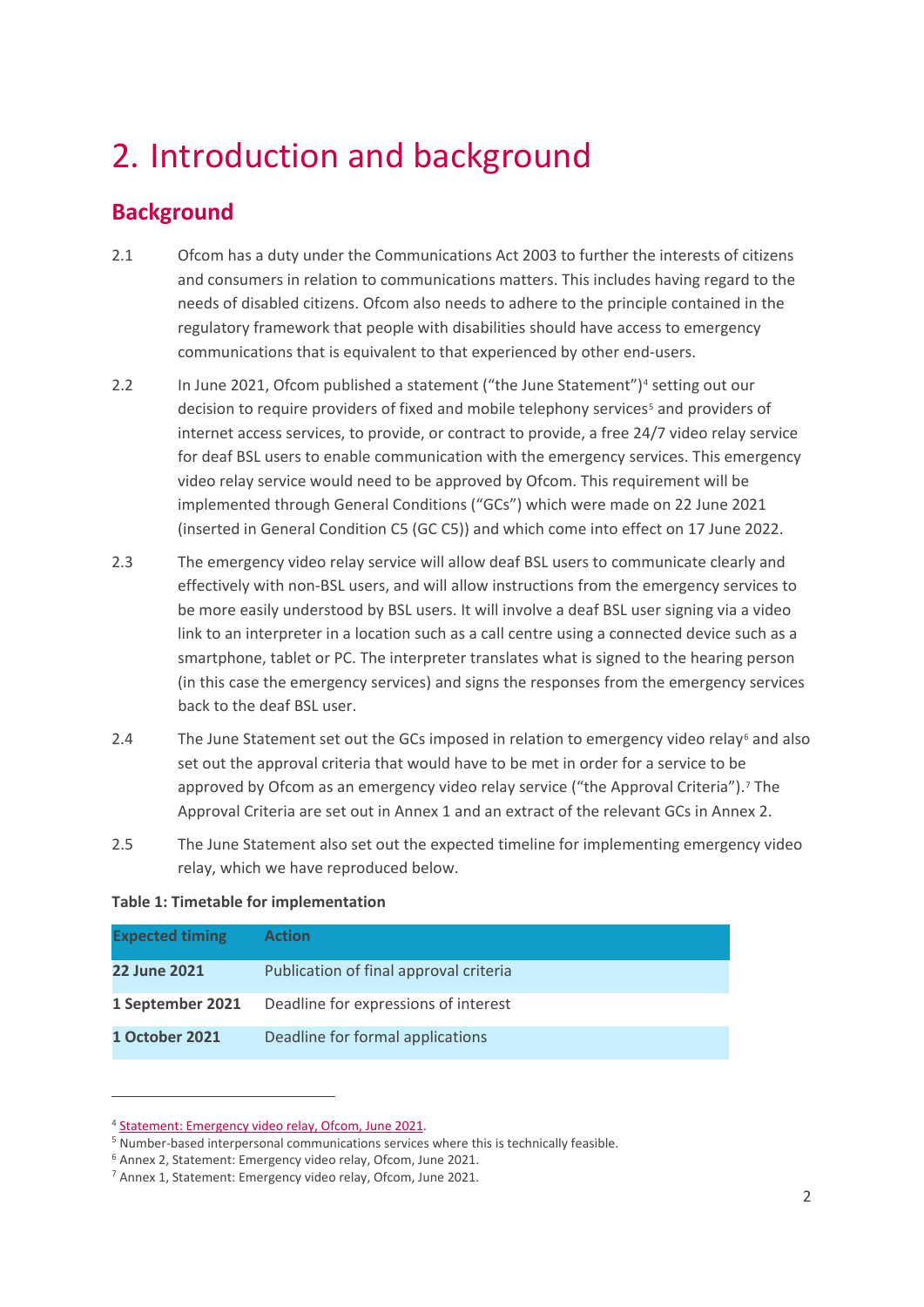| November 2021 |                                                                                                                                                                                                                                                                                                                                                                                    | Consultation on any proposal to approve services                                                          |  |
|---------------|------------------------------------------------------------------------------------------------------------------------------------------------------------------------------------------------------------------------------------------------------------------------------------------------------------------------------------------------------------------------------------|-----------------------------------------------------------------------------------------------------------|--|
| January 2022  |                                                                                                                                                                                                                                                                                                                                                                                    | Publication of a decision by Ofcom to approve one or more<br>services                                     |  |
|               | January-June 2022                                                                                                                                                                                                                                                                                                                                                                  | Regulated providers contract with a supplier of an approved<br>service, either via a wholesaler or direct |  |
| 2.6           | In September 2021, we received an application from Sign Language Interactions ("SLI") for<br>approval of its proposed service for the purposes of GC C5.                                                                                                                                                                                                                           |                                                                                                           |  |
| 2.7           | SLI describes itself as a company specialising in providing communication support for deaf<br>and deafblind people, including video relay. SLI explained in its application that it has<br>previous experience of delivering new video relay services in a timely way, for example the<br>implementation, in conjunction with SignHealth, of SLI's 24/7 BSL Health Access Service. |                                                                                                           |  |
| 2.8           | SLI's application, which was published alongside our consultation, <sup>8</sup> set out in detail its<br>proposed emergency video relay service. Among other things, SLI described the platform it<br>intends to use to provide the emergency video relay service via a dedicated app and<br>website, and how it intends to deliver the service.                                   |                                                                                                           |  |
| 2.9           | In line with the above timetable, we consulted in November 2021 ("the November<br>Consultation") on our assessment of SLI's proposed service against the Approval Criteria. <sup>9</sup><br>We invited responses by 17 December 2021. We received eleven responses from a range<br>of organisations and individuals. Nine of these responses supported our proposal or raised      |                                                                                                           |  |

# **Purpose of this document**

- 2.10 The purpose of this document is to set out our reasons for our decision to approve SLI's proposed service. We go into more detail on the responses to our consultation and our reasoning in light of those responses in section 3.
- 2.11 The rest of this document is as follows:
	- Our legal framework is at the end of this section.

no objection, while two opposed our proposal.

- Section 3 covers our proposal, the consultation responses and our decision including the reasons for our decision and consideration of the relevant legal tests.
- Section 4 sets out a discussion of other matters raised in consultation responses relating to implementation of the obligation on communications providers to provide emergency video relay by 17 June 2022.
- 2.12 The annexes are then as follows:
	- Annex 1 Approval Criteria
	- Annex 2 Extract of General Condition C5
	- Annex 3 Decision: Approval of an Emergency Video Relay Service

<span id="page-4-0"></span><sup>8</sup> SLI's application is available here: Emergency video relay - [proposal to approve Sign Language Interactions'](https://www.ofcom.org.uk/consultations-and-statements/category-3/emergency-video-relay-sli-service?utm_medium=email&utm_campaign=Consultation%20Proposal%20to%20approve%20an%20emergency%20video%20relay%20service&utm_content=Consultation%20Proposal%20to%20approve%20an%20emergency%20video%20relay%20service+CID_c8fed094c91717bd71fd9bde24169777&utm_source=updates&utm_term=approve%20Sign%20Language%20Interactions%20emergency%20video%20relay%20service) service

<span id="page-4-1"></span><sup>9</sup> [Emergency video relay: Proposal to approve Sign Language Interactions' service, Ofcom, November 2021](https://www.ofcom.org.uk/__data/assets/pdf_file/0018/228141/consultation-emergency-video-relay-sli-service.pdf)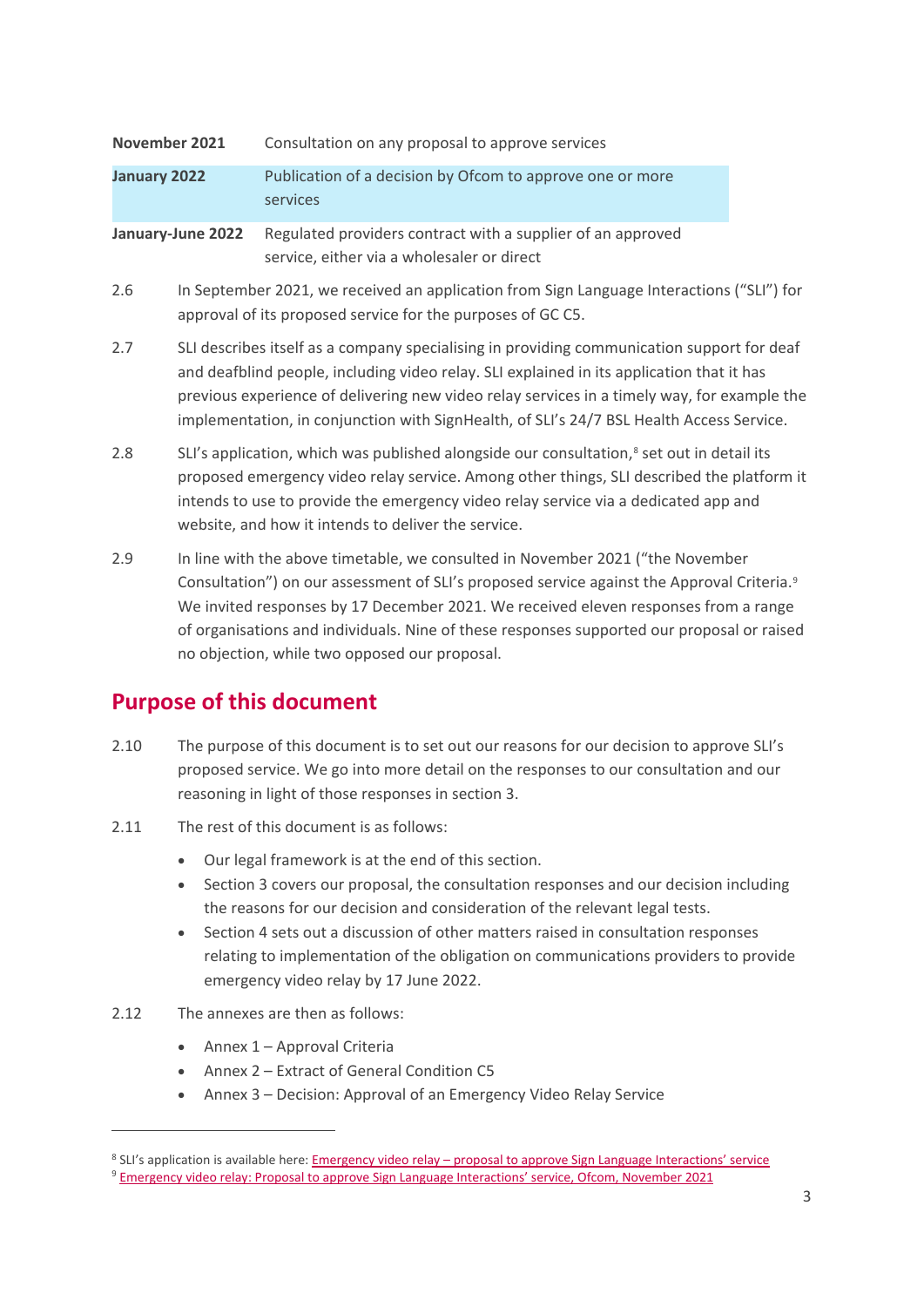# **Legal framework**

- 2.13 The legal framework by reference to which Ofcom amended the General Conditions to require the provision of an emergency video relay service is set out in full in the June Statement.<sup>[10](#page-5-0)</sup>
- 2.14 In relation to the approval of an emergency video relay service, section 49(2) of the Communications Act 2003 ("the Act") sets out the legal tests that Ofcom is required to satisfy when considering approvals for the purpose of a General Condition. Ofcom must not give an approval for the purposes of a General Condition unless we are satisfied that to do so is non-discriminatory and proportionate and transparent in relation to what it is intended to achieve.
- 2.15 In addition to these legal tests, Ofcom has a range of statutory duties under sections 3 and 4 of the Act (including our principal duty of furthering the interests of citizens and consumers and our duty to have regard to the needs of persons with disabilities), and is also required to have regard to the Statement of Strategic Priorities when carrying out its functions relating to telecommunications.[11](#page-5-1) We explain in section 3 below how our decision meets the legal tests in section 49 of the Act and how our decision is consistent with our statutory duties.
- 2.16 Ofcom carried out an impact assessment, for the purposes of section 7 of the Act, and an equality impact assessment, of its proposals and decisions to amend General Condition C5 so as to require the provision of an emergency video relay service, and set the relevant Approval Criteria.[12](#page-5-2) Our decision in this statement, i.e. approving a service as an emergency video relay service based on the Approval Criteria, implements and gives effect to these decisions. Accordingly, Ofcom does not consider a further impact assessment to be necessary.[13](#page-5-3)
- 2.17 In accordance with section 49(4) of the Act, we have complied with the requirements in section 49A of the Act which sets out the statutory consultation process that Ofcom must adhere to when proposing to give approval for the purposes of a condition set under section 45. This includes considering every representation about the proposal made to us during the consultation period.<sup>[14](#page-5-4)</sup>

<span id="page-5-0"></span><sup>&</sup>lt;sup>10</sup> See paragraphs 2.19 to 2.26.

<span id="page-5-1"></span> $11$  Section 2B(2)(a) of the Act. For this consultation, we have had regard to the [Statement](https://assets.publishing.service.gov.uk/government/uploads/system/uploads/attachment_data/file/952627/SSP_-_as_designated_by_S_of_S__V2.pdf) of Strategic Priorities for [telecommunications,](https://assets.publishing.service.gov.uk/government/uploads/system/uploads/attachment_data/file/952627/SSP_-_as_designated_by_S_of_S__V2.pdf) the management of radio spectrum, and postal services published by DCMS. In particular, section 2.4 "Supporting telecoms consumers, including the most vulnerable" provides that Ofcom should continue to take all opportunities to improve the consumer experience in the telecoms sector including for those with disabilities. <sup>12</sup> See: EECC [Consultation,](https://www.ofcom.org.uk/__data/assets/pdf_file/0032/184757/consultation-proposals-to-implement-new-eecc.pdf) Ofcom, December 2019, Further [consultation:](https://www.ofcom.org.uk/__data/assets/pdf_file/0019/213733/further-consultation-emergency-video-relay.pdf) emergency video relay, Ofcom, February 2021, [Statement:](https://www.ofcom.org.uk/__data/assets/pdf_file/0028/220879/statement-emergency-video-relay.pdf) emergency video relay, Ofcom, June 2021.

<span id="page-5-3"></span><span id="page-5-2"></span><sup>&</sup>lt;sup>13</sup> For further information about Ofcom's approach to impact assessments, see the guidelines, **Better policy-making:** [Ofcom's approach to impact assessment.](http://www.ofcom.org.uk/consult/policy_making/guidelines.pdf)

<span id="page-5-4"></span><sup>&</sup>lt;sup>14</sup> Section 49A(6) of the Act. Additionally, we have not been notified by the Secretary of State of any international obligation of the United Kingdom to which we have to have regard (section 49A(6)(b) of the Act).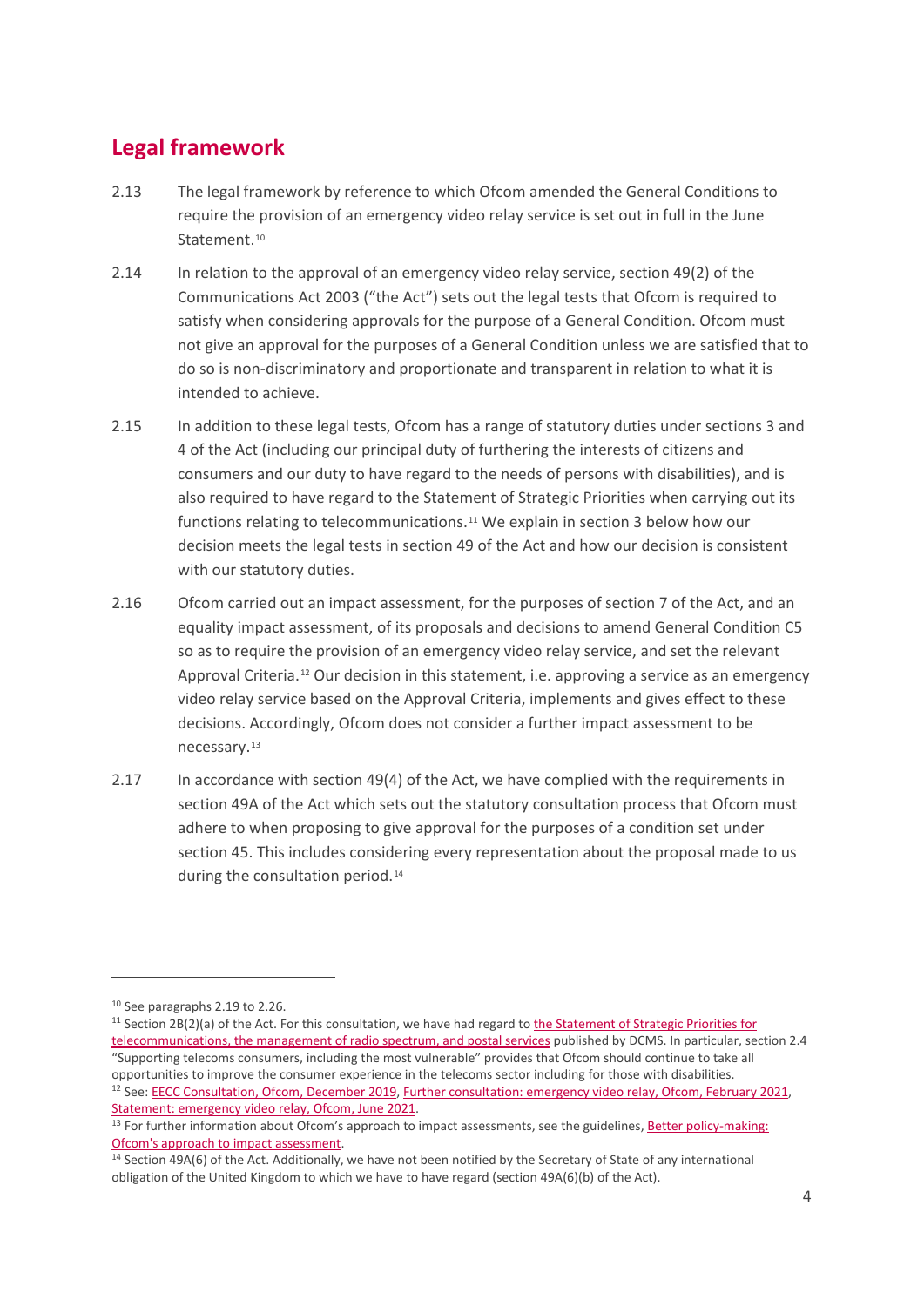2.18 Ofcom is required to send to the Secretary of State a copy of every direction, approval or consent given for the purposes of a condition set under section 45.[15](#page-6-0)

# **Approval of an Emergency Video Relay Service**

- 2.19 Under GC C5, providers of Internet Access Services and Number-based Interpersonal Communications Services are required to provide, or contract to provide, an emergency video relay service which has been approved by Ofcom.
- 2.20 In the June Statement, we set out in detail the Approval Criteria by which we would assess whether a service would be approved as an emergency video relay service for the purposes of GC C5, and also explained that:
	- a) in order for an emergency video relay service to be approved by Ofcom, the service must satisfy all the Approval Criteria on an ongoing basis;
	- b) a service provider seeking approval must submit evidence to Ofcom that it can satisfy the Approval Criteria on an ongoing basis; and,
	- c) where Ofcom has approved a service, Ofcom may, at any time, by notification in writing to the service provider, withdraw its approval where Ofcom considers that the service provider no longer meets the Approval Criteria.
- 2.21 We reproduce at Annex 1 the Approval Criteria and at Annex 2 an extract of the relevant GCs as set out in the June Statement (including the related definition of an emergency video relay service).

<span id="page-6-0"></span> $15$  Section 49C(1)(b) of the Act.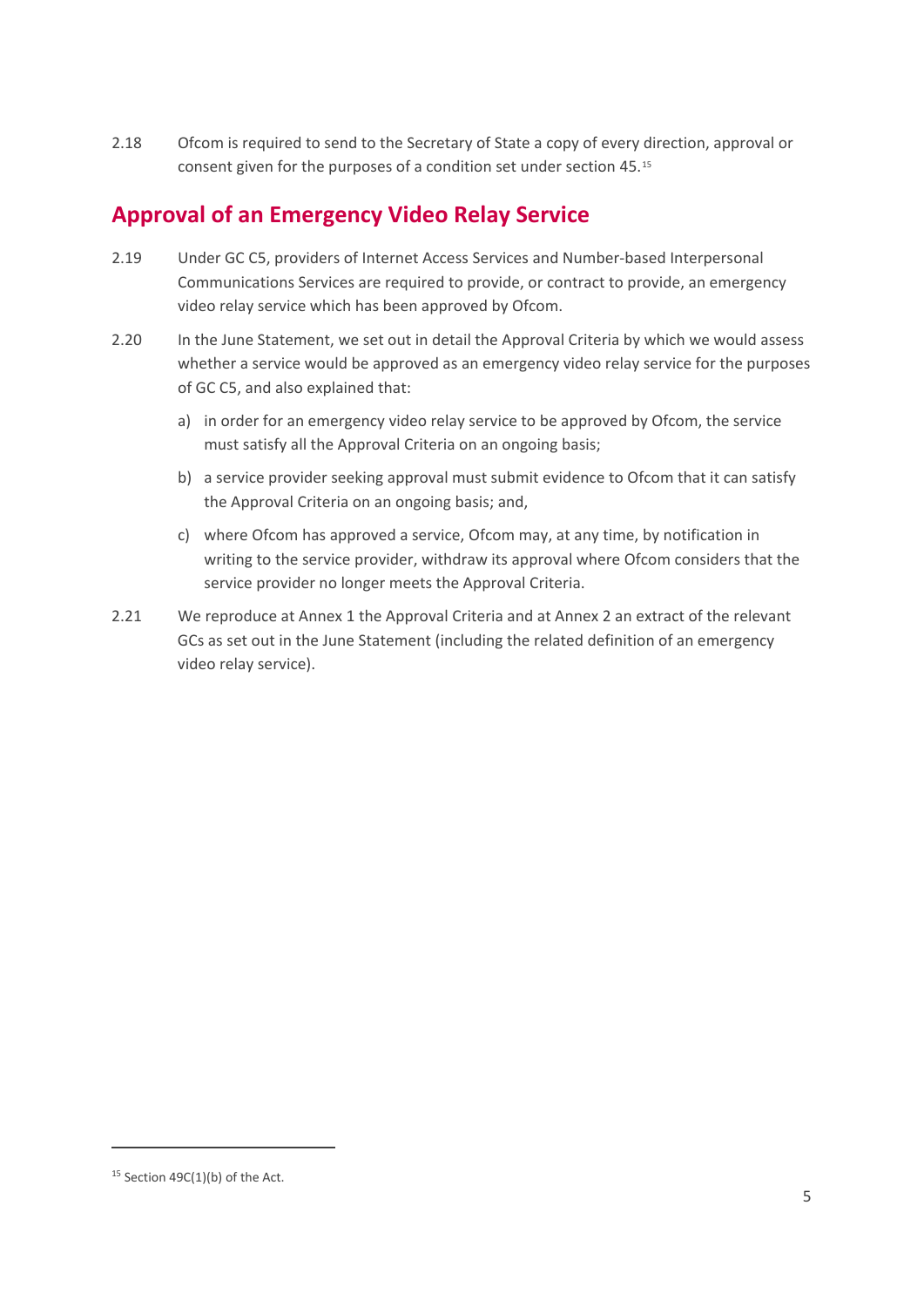# <span id="page-7-0"></span>3. Our proposal, consultation responses and our decision

## **Our proposal**

- 3.1 In section 3 of the November Consultation, we set out our detailed assessment of SLI's proposed emergency video relay service, as described in its application received on 2 September 2021 and in further submissions received on 12 October and 2 November 2021. We explained how, in our view, SLI's application demonstrated how its proposed service would comply, on an ongoing basis, with all of the Approval Criteria; and we set out our assessment of its application against the criteria.<sup>[16](#page-7-1)</sup>
- 3.2 We based our proposed approval on the information provided and undertakings given by SLI and upon which detail Ofcom relied. We therefore proposed to exercise our power under section 49 of the Act to give approval to the proposed service as an emergency video relay service for the purposes of GC C5.

## **Consultation Responses**

- 3.3 We received eleven consultation responses from a range of organisations and individuals. Nine of these responses supported our proposal or raised no objection, while two opposed our proposal.
- 3.4 Of these eleven responses, three responses from individual deaf BSL users and two responses from charities representing deaf people (RNID<sup>[17](#page-7-2)</sup> and SignHealth) were in support of our proposal. RNID said that SLI's experience in delivering similar services, including contactSCOTLAND-BSL and BSL Health Access gave them confidence in SLI's ability to deliver emergency video relay.
- 3.5 Additionally, Community Fibre and the Independent Networks Cooperative Association (INCA) supported our proposal, and Virgin Media O2 and KCOM had no objection.
- 3.6 Two respondents disagreed with our proposal; however, their concerns related to the likely costs of the service and not our assessment of SLI's proposed service against the Approval Criteria.
- 3.7 A number of matters were raised by respondents that are out of scope for this consultation. These are addressed separately in Section 4.
- 3.8 Below we set out and address specific points raised by the consultation respondents that relate to our assessment of SLI's application against the Approval Criteria and our proposal

<span id="page-7-1"></span><sup>&</sup>lt;sup>16</sup> Our reasoning takes regard of all material included in SLI's formal application. Any confidential information shared by SLI with us as part of its formal application has been taken into account, but may not be referred to explicitly in our published assessment.

<span id="page-7-2"></span><sup>&</sup>lt;sup>17</sup> Royal National Institute for Deaf People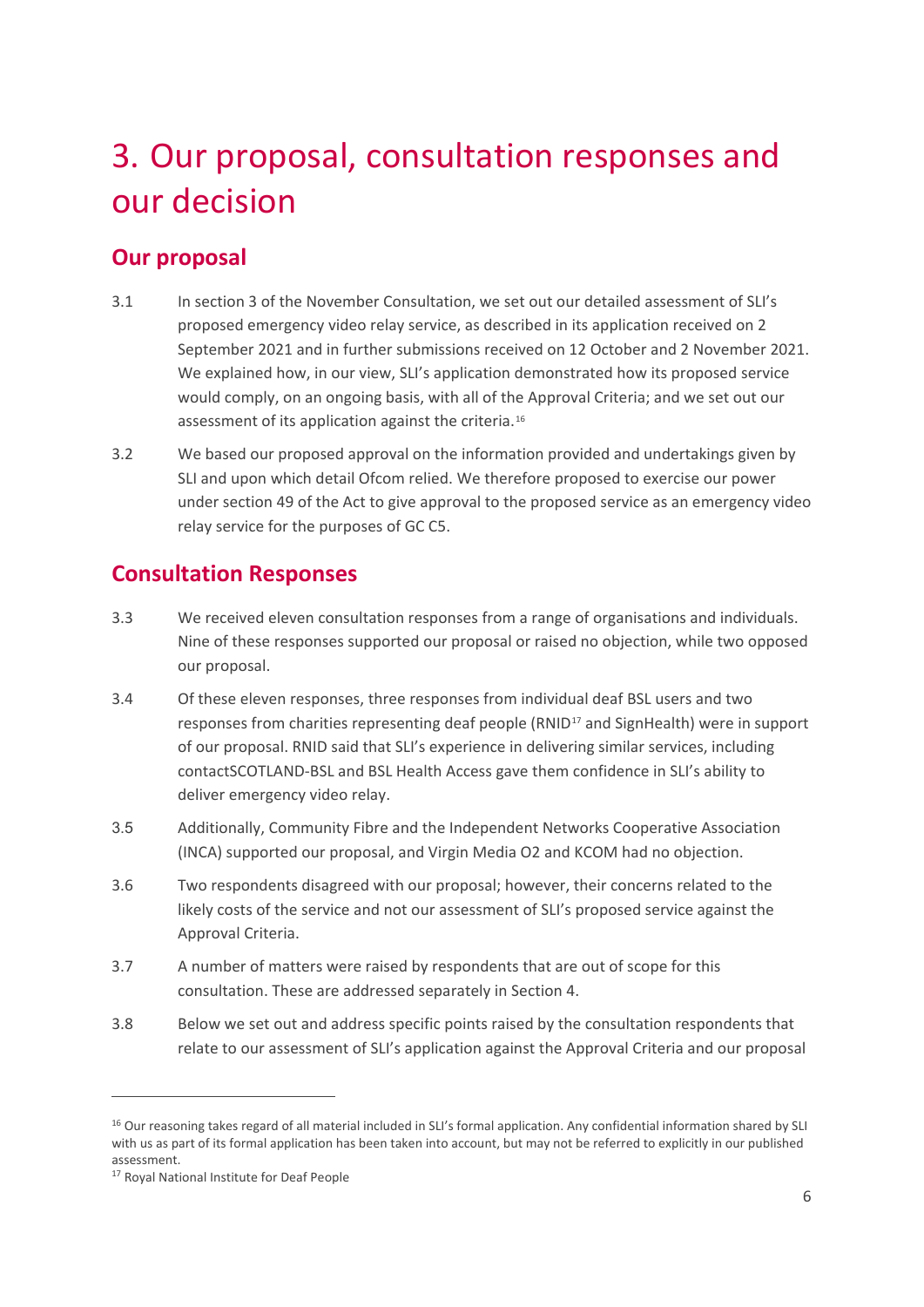as set out in the consultation. We consider that the comments received broadly fall under our assessment of SLI's application against Approval Criteria 5 and 7.

## **Approval Criterion 5: Quality of service**

3.9 RNID expressed a hope that the handover of interpreters would be monitored for the benefit of both the interpreters and the callers to ensure that an adequate balance was reached so that information was not lost and that the standard of service remained high.

### **Our response**

- 3.10 SLI said in its application that where possible, an interpreter would complete a call even if it lasted longer than 30 minutes. Interpreters would be trained in using their professional judgement on when and how to bring a second interpreter onto a call, undertaking team interpreting to make sure they captured all linguistic and visual information in highly charged situations. SLI said that this approach would ensure that interpreters had appropriate support during the call and that nothing was misunderstood or misinterpreted. Interpreters would also be trained on determining the appropriate point at which to leave an emergency communication once the emergency services have arrived.
- 3.11 SLI also said that interpreters were supported by shift leads and would be able to take necessary breaks after calls and have the opportunity to debrief.
- 3.12 We consider that these undertakings adequately address RNID's concerns.

## **Approval Criterion 7: Provision on fair, reasonable and non-discriminatory (FRAND) terms**

- 3.13 A confidential respondent argued that the requirement to provide emergency video relay was burdensome and disproportionate on small operators and referred to Criterion 7 in relation to this.
- 3.14 Another respondent, who withheld their name,<sup>[18](#page-8-0)</sup> said that it strongly objected to the idea of Ofcom approving, and thus mandating, any specific commercial vendor until the costs of the proposed service were clearly defined and subjected to public scrutiny.

## **Our response**

- 3.15 In brief, Approval Criterion 7 requires the emergency video relay supplier to undertake to agree to contract in respect of the service on a FRAND basis.<sup>[19](#page-8-1)</sup> We consider the written undertakings given by SLI's director, which we summarise in the paragraph below, to be sufficient to satisfy this criterion.
- 3.16 In its application for approval, SLI gave a written undertaking that it would agree to contract in respect of the service on a FRAND basis as part of any contract with any

<span id="page-8-0"></span><sup>18</sup> Hereafter Name Withheld

<span id="page-8-1"></span><sup>&</sup>lt;sup>19</sup> See the full criterion at Annex 1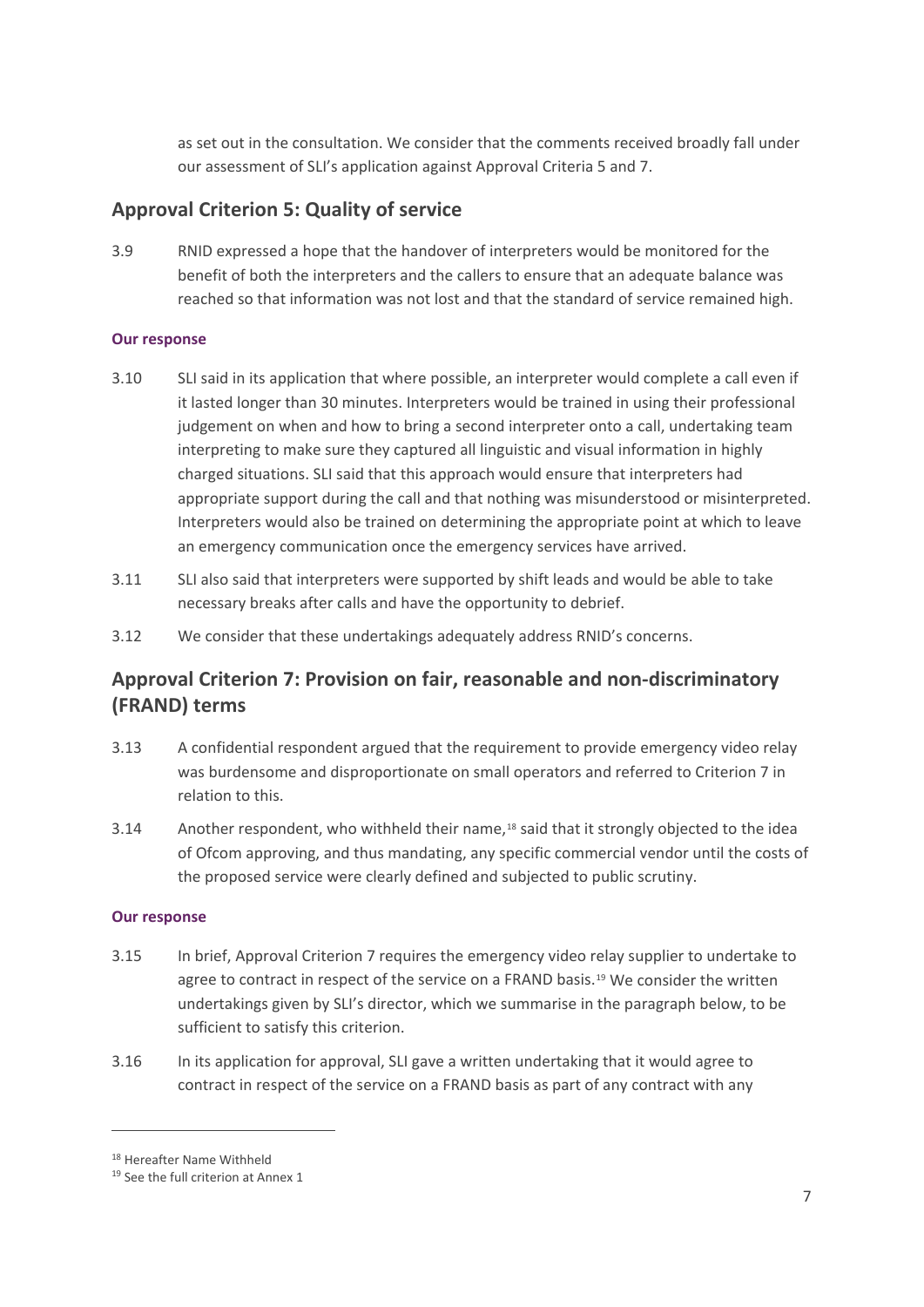regulated provider, wholesaler and/or another third-party intermediary. It also undertook to ensure the inclusion of a clause in such contracts, documenting that the contract has been agreed on that basis. It further undertook that if it were to enter into a contract with an intermediary in respect of this service, it would require as part of that contract that the intermediary will contract with regulated providers on a FRAND basis and that the intermediary will ensure the inclusion of a clause in its contracts, documenting that the contract has been agreed on that basis.

- 3.17 With regard to the issue of how SLI charge for the proposed service and the objection raised against approving a service until the costs of the service are clearly defined and subject to public scrutiny, as we said in our June Statement, it will be a matter for the emergency video relay service, rather than Ofcom, to determine with industry the most appropriate method of cost recovery. This is the case for other modes of emergency communications such as 999 calls. As we said in our February 2021 further consultation, voice 999 call handling, text relay and emergency SMS are all commercial wholesale products and Ofcom has no role in setting the price for these services.<sup>20</sup>
- 3.18 We also said in our February 2021 further consultation that if the costs were spread over the whole industry, the costs that any individual provider would need to bear would be very low. We said in our June Statement that for reasons of practicality, it would be open to the approved emergency video relay supplier (or a wholesaler if there were one) to agree contracts with very small regulated providers for a nominal value. We also said that to fulfil contracting for the provision of the service on a FRAND basis, it is likely that any mechanism to recover the costs would need to take account of the relative size of different providers.
- 3.19 The principle of the obligation to provide and fund emergency video relay and the issue of proportionality is dealt with further in Section 4.

## **Our decision**

- 3.20 Having carefully considered SLI's formal application (including its further submissions)<sup>[21](#page-9-1)</sup> and all the responses to the consultation, we have decided to approve SLI's proposed emergency video relay service for the purposes of GC C5 (as amended).
- 3.21 The approval will take effect on 27 January 2022 and will remain in place unless otherwise withdrawn by Ofcom. While we consider that SLI's proposed service meets the Approval Criteria, and should be capable of ongoing compliance with them, we will monitor the performance of the service once it is in operation.<sup>[22](#page-9-2)</sup> We may, at any time, by notification in

<span id="page-9-1"></span><span id="page-9-0"></span><sup>&</sup>lt;sup>20</sup> Emergency video relay: further consultation<br><sup>21</sup> The November Consultation sets out our assessment of SLI's application against the Approval Criteria and reasons why we consider SLI's proposed service met these.<br><sup>22</sup> Under Approval Criterion 2, the supplier of an approved service must report to Ofcom every quarter on matters such as

<span id="page-9-2"></span>number of app downloads, number of emergency communications, average speed of answering and the number and nature of complaints.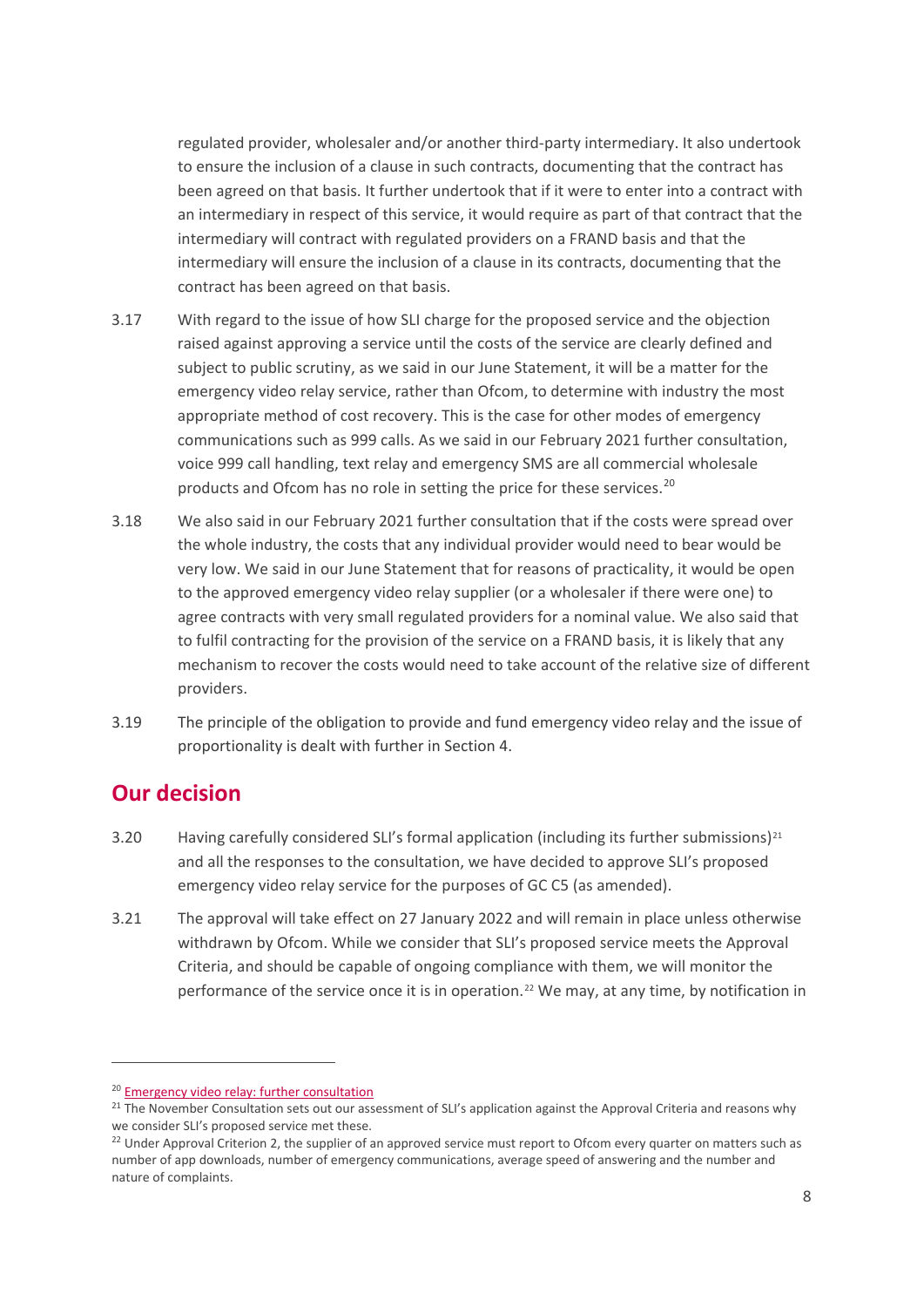writing to SLI, withdraw our approval where we consider that SLI's service no longer meets the Approval Criteria.

3.22 The obligation imposed on communications providers to provide emergency video relay will come into effect on 17 June 2022. Communications providers are able to use SLI's service in order to meet this obligation.

## **Legal tests**

- 3.23 We consider that our decision to approve SLI's proposed service satisfies the legal tests set out in section 49 of the Act. In particular, we consider that our decision to approve SLI's proposed service is:
	- a) **not unduly discriminatory** because we assessed any applications received for approval of an emergency video relay service against the same set of Approval Criteria, and our decision to approve SLI's proposed service will not preclude the approval of other emergency video relay services in the future should they meet the Approval Criteria;
	- b) **proportionate** because we considered the evidence and undertakings given by the applicant in support of its application to become an approved emergency video relay service supplier demonstrated that the applicant's proposed service met the Approval Criteria. We also consider that our approval of an emergency video relay service as soon as possible is a prerequisite to the ability of communications providers to comply with the requirements of GC C5 from 17 June 2022. Additionally, as explained in our previous consultations and statement on the matter,<sup>[23](#page-10-0)</sup> the provision of an emergency video relay service will have a positive impact on deaf BSL users including: increased dignity and peace of mind by being able to communicate and receive life-saving information in their first language; faster responses to their requests for assistance thereby possibly lessening the extent of injuries and reducing the likelihood an emergency will result in death; and
	- c) **transparent** because the November Consultation explained how we assessed SLI's application against each of the Approval Criteria and explained why we consider SLI's proposed service to meet these.
- 3.24 Therefore, we consider that our decision to give approval is in line with the requirements under section 49(2) of the Act.
- 3.25 Furthermore, we have acted in accordance with our general duties in section 3 of the Act and the six requirements in section 4 of the Act. We have had particular regard to the needs of persons with disabilities and believe our decision to approve SLI's proposed emergency video relay service is in line with Ofcom's primary duty to further the interests of citizens and consumers.

<span id="page-10-0"></span><sup>&</sup>lt;sup>23</sup> See[: EECC Consultation, Ofcom, December 2019,](https://www.ofcom.org.uk/__data/assets/pdf_file/0032/184757/consultation-proposals-to-implement-new-eecc.pdf) [Further consultation: emergency video relay, Ofcom, February 2021,](https://www.ofcom.org.uk/__data/assets/pdf_file/0019/213733/further-consultation-emergency-video-relay.pdf) [Statement: emergency video relay, Ofcom, June 2021](https://www.ofcom.org.uk/__data/assets/pdf_file/0028/220879/statement-emergency-video-relay.pdf)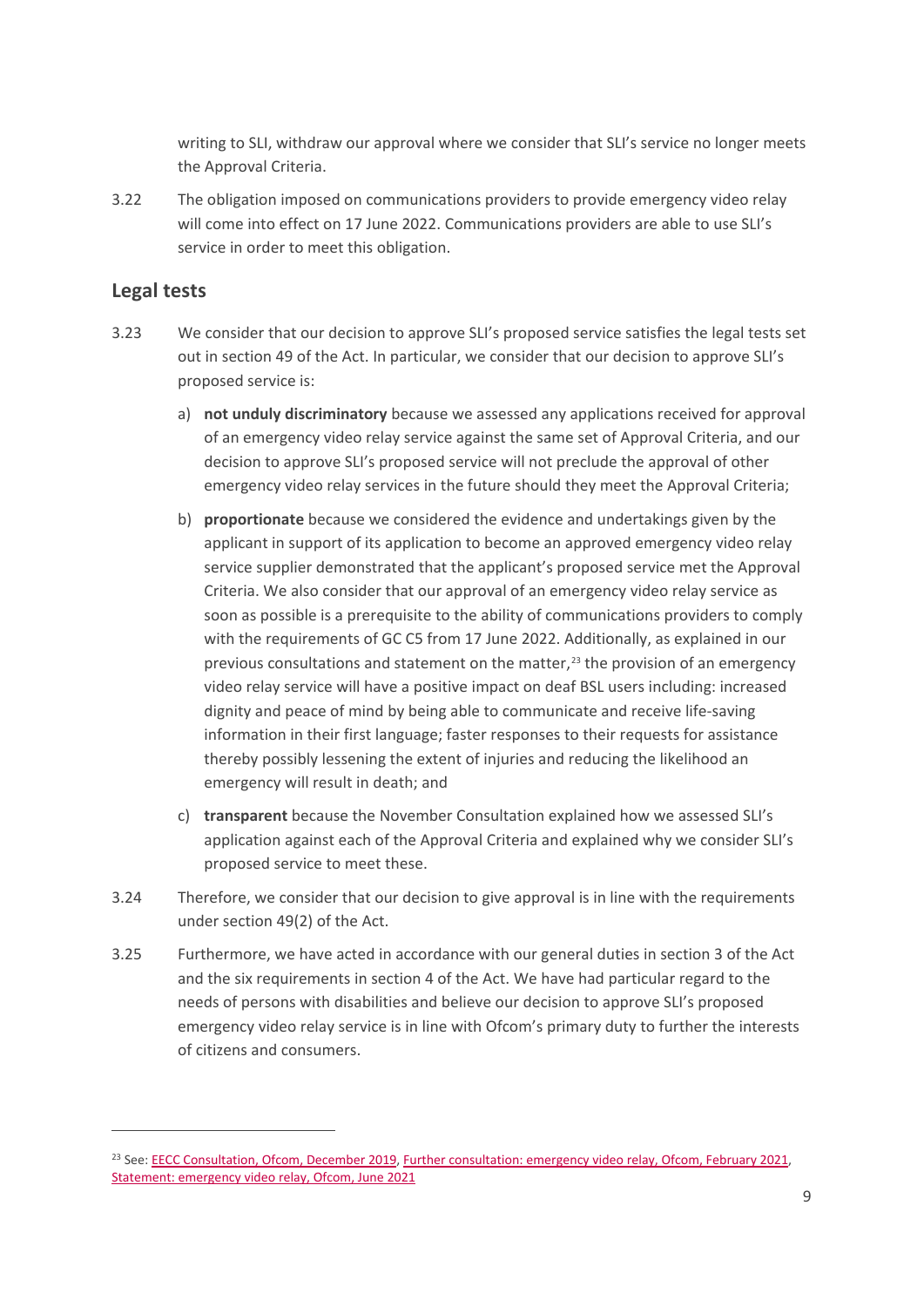# <span id="page-11-0"></span>4. Implementation of emergency video relay

4.1 This section seeks to address matters raised by the consultation respondents about communications providers' implementation of emergency video relay by 17 June 2022. These matters are separate to the approval process of SLI's proposed emergency video relay service. This section covers points relating to cost recovery, future applications for approval of services, the scope of the obligation, the design and development phase, the timetable and the promotion of the service.

## **Cost recovery and proportionality for smaller regulated providers**

- 4.2 Two respondents objected to the obligation on communications providers to provide emergency video relay, especially for smaller providers which they said would be disproportionately affected. Cost recovery was raised as a particular issue for these smaller providers, which stated that there was a lack of clarity about costs they would have to bear.
- 4.3 One respondent, Name Withheld, said that approval of any mandatory service needed to come with agreed costs to internet service providers as part of the approval process. It said that there were no commercial terms in the consultation document.
- 4.4 This respondent said that where it provided VoIP telephony, the costs of delivering voice 999 calls were factored into the charges to customers and that the cost of this was known. It said, "we absorb this known cost as there is a requirement to provide free access to the emergency services".

### **Our response**

- 4.5 The decision that communications providers, including providers of internet access services, are required to provide emergency video relay by 17 June 2022 was made in our June Statement following consultation. Cost recovery was also covered in the June Statement. We said it was a matter for the emergency video relay service, rather than Ofcom, to determine with industry the most appropriate method of cost recovery. This is the case for other modes of emergency communications such as voice 999 calls.<sup>[24](#page-11-1)</sup> Proportionality, including the consideration of smaller providers, was addressed in Section 12 of the June Statement.
- 4.6 Emergency video relay will provide free access to the emergency services for deaf BSL users, which is equivalent with voice 999 calls. Voice 999 calls, text relay and emergency SMS are existing obligations on communications providers and their prices are not set by Ofcom.

<span id="page-11-1"></span><sup>&</sup>lt;sup>24</sup> Section 5, [June Statement.](https://www.ofcom.org.uk/__data/assets/pdf_file/0028/220879/statement-emergency-video-relay.pdf)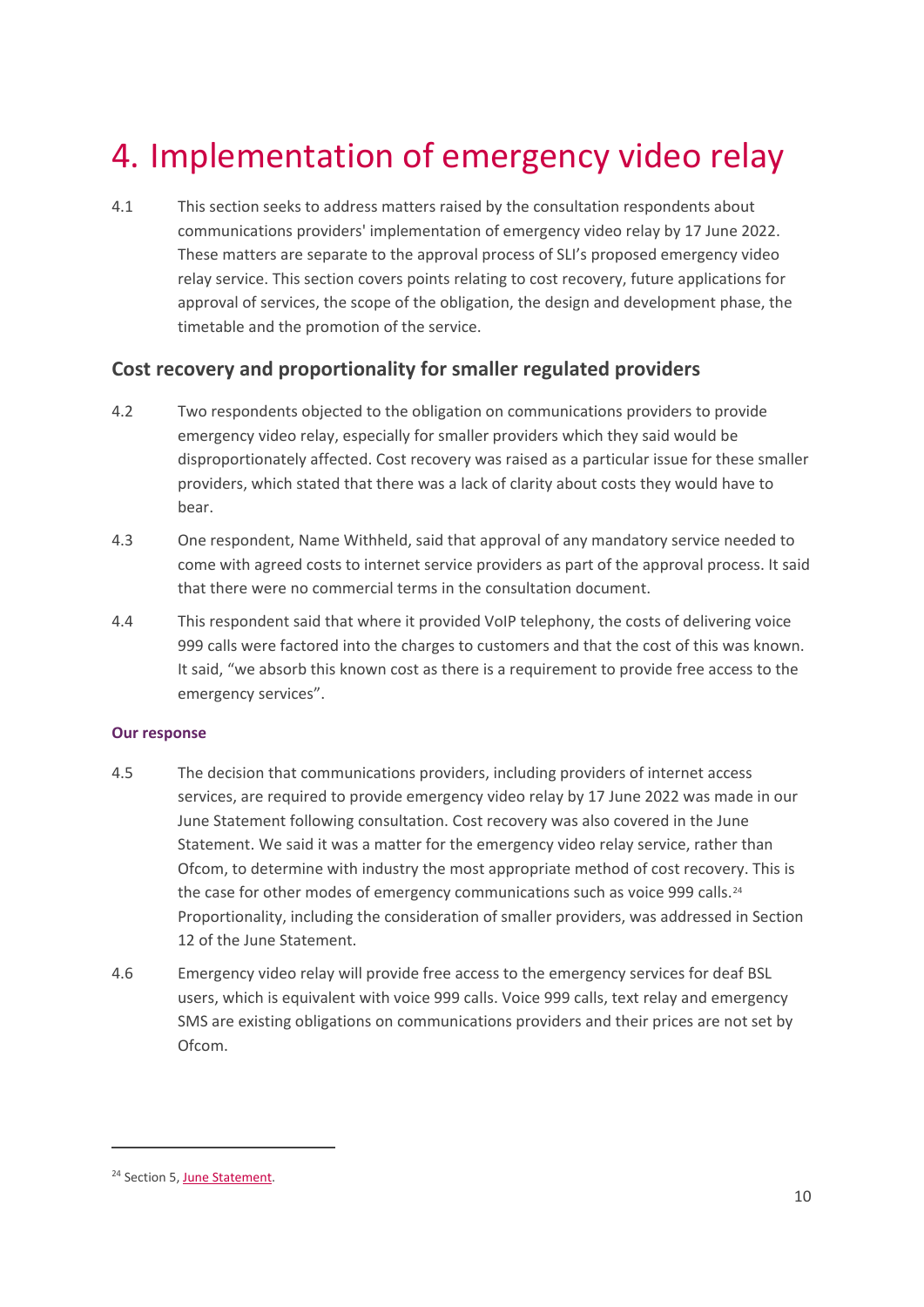4.7 We published information about the possible cost of emergency video relay, and about the proportionality of the obligation, in two consultations<sup>[25](#page-12-0)</sup> and in the June Statement.

## **Wholesaling on fair, reasonable and non-discriminatory (FRAND) terms**

4.8 INCA said that it would consider whether it could be an intermediary or wholesaler for its members and that it would therefore welcome a tighter safety net around the obligation to supply access to the video relay services on FRAND terms.

### **Our response**

- 4.9 Approval Criterion 7, as set out in the June Statement, requires the approved emergency video relay supplier to undertake to contract on a FRAND basis. We consider that this criterion should give comfort to communications providers.
- 4.10 The requirement expressly refers to contracts with wholesalers and/or other third-party intermediaries as well as to contracts agreed directly with communications providers.
- 4.11 We also indicated in the June Statement that we considered it would be reasonable for a wholesaler of emergency video relay to charge for its administrative work so long as this was also on FRAND terms. As part of the Approval Criteria, the emergency video relay supplier would require the intermediary to agree as part of that contract that it will contract with regulated providers on a FRAND basis (with a FRAND clause documenting that the contract has been agreed on that basis).

## **Dispute resolution in relation to FRAND terms**

4.12 INCA said it was concerned that Ofcom was not offering to act as the dispute resolution body, should disputes arise in relation to the terms of supply.

## **Our response**

4.13 The terms on which the service is to be a provided are a matter for commercial negotiation between the parties. Ofcom would not normally act as a dispute resolution body in relation to commercial arrangements. We consider that, as would normally happen with other commercial contracts, the means of dispute resolution should be agreed as part of that contract.

## **Future applications for approval of emergency video relay services**

4.14 INCA said that it would welcome clarity on whether Ofcom may consult on approving further emergency video relay services. Community Fibre said that for resilience and commercial reasons, it would be concerned if there was a monopoly provider of emergency video relay services in the UK and said that it would appreciate further information from Ofcom about how it intended to attract further applications for approval.

<span id="page-12-0"></span> $25$  The December 2019 EECC Consultation and the February 2021 further consultation.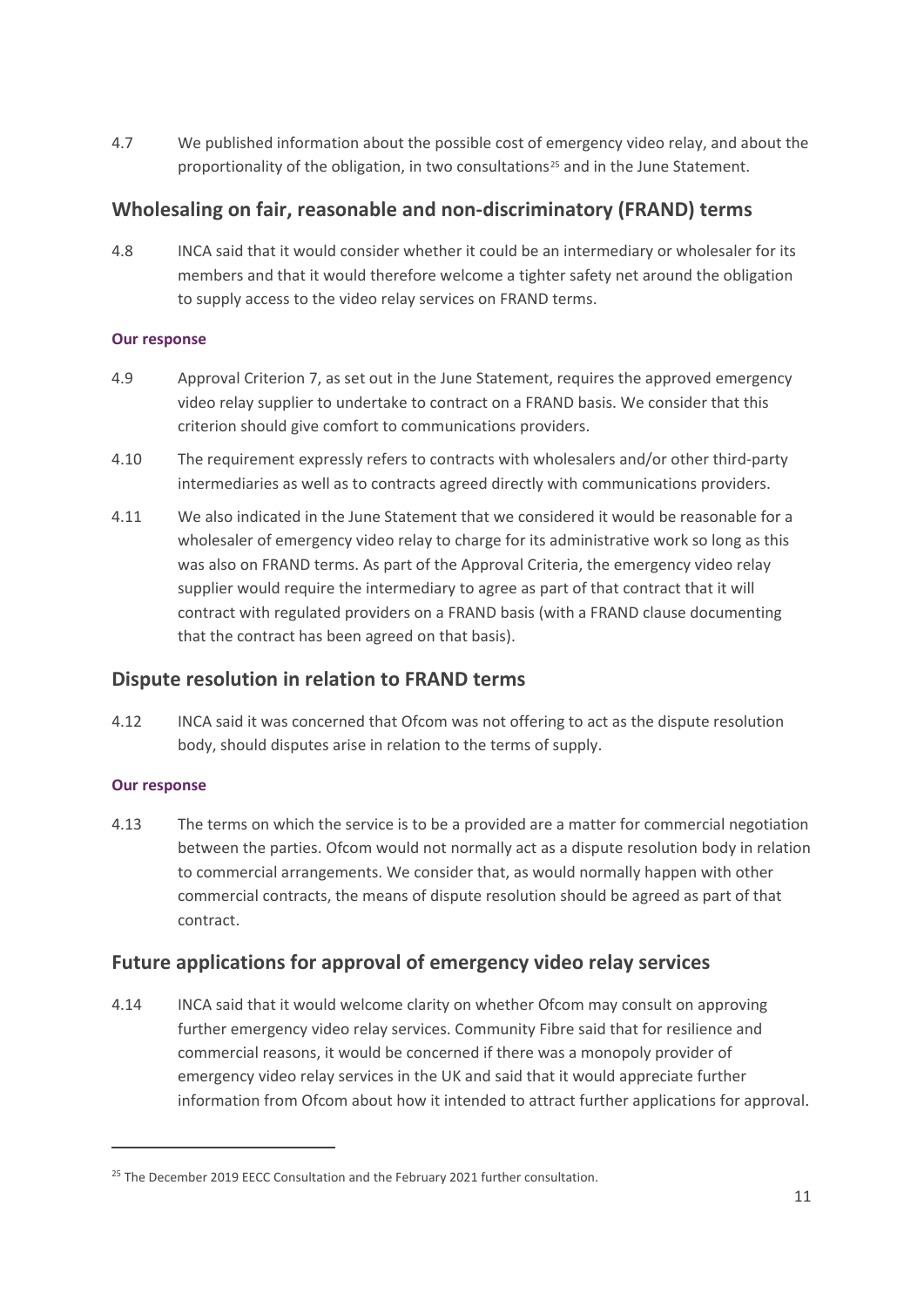#### **Our response**

4.15 Our June Statement explained that it is possible for there to be more than one approved video relay service. Video relay suppliers are welcome to submit applications for approval of an emergency video relay service at any time. Any applications will be considered by Ofcom against the Approval Criteria and any proposal to approve would be subject to public consultation.

### **The scope of the obligation**

4.16 Name Withheld said that to require them to fund the provision and ongoing use of the service indicated a very distorted and narrow understanding of what their core business involved as a small, niche internet service provider.

#### **Our response**

4.17 In section 4 of the June Statement, we explain why we imposed the obligation of the provision of emergency video relay on internet access service providers as well as telephony providers, and also address questions about how the service will be funded.<sup>[26](#page-13-0)</sup>

### **Design and development of the video relay service**

4.18 INCA said that it would welcome more information about how SLI planned to interact with regulated providers and their representatives during the design and development process. INCA said it "would welcome the establishment of an industry working group, with representation from Ofcom and other the OTA2" to enable transparency and representation of all interested parties.<sup>[27](#page-13-1)</sup>

#### **Our response**

4.19 We agree that it would be useful for industry to establish a working group, and would be happy to attend meetings of any such group.

## **Timetable to implementation**

- 4.20 RNID said that it was confident that an emergency video relay service would have a positive impact on the BSL community and, most importantly, save lives. It would not want to see the implementation date deferred.
- 4.21 Virgin Media O2 said that should SLI's application be approved, it would welcome a conversation with Ofcom, possibly including other providers, to ensure that the implementation timescale was workable and that it also took into account any possibility

<span id="page-13-0"></span> $26$  See paragraph 4.22 to 4.34 of the June Statement. With regards to net neutrality, we cover this in section 6 of the June Statement and we also said that Ofcom was carrying out a review of the net neutrality framework, which includes consideration of the treatment of communications with the emergency services (Net neutrality review, Ofcom, September [2021\)](https://www.ofcom.org.uk/__data/assets/pdf_file/0015/224142/call-for-evidence-net-neutrality-review.pdf).

<span id="page-13-1"></span><sup>&</sup>lt;sup>27</sup> OTA2 (the Office of the Telecommunications Adjudicator) is an independent organisation tasked by Ofcom to work with Communication Providers in order to eliminate process issues and enable a competitive environment.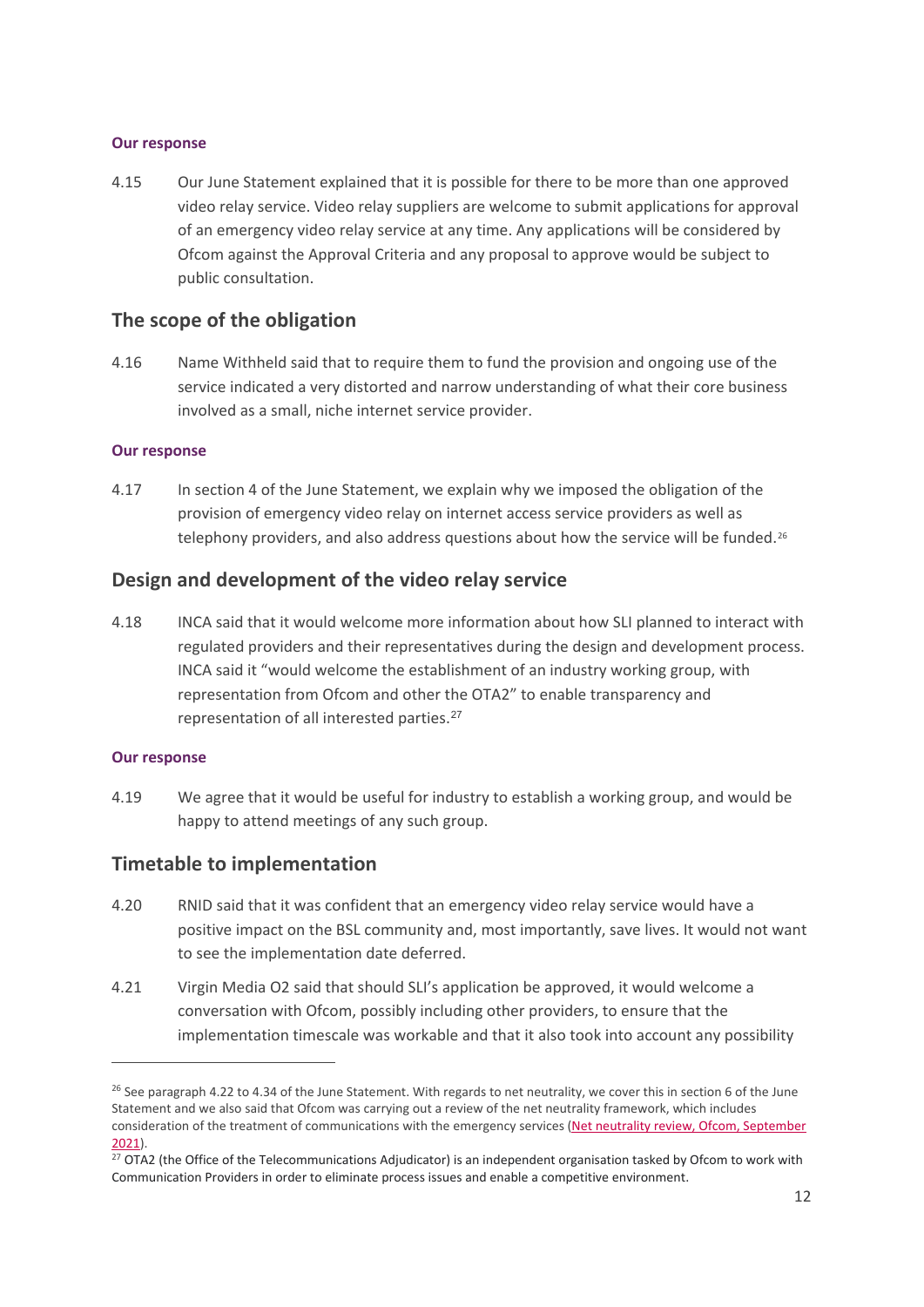of setting up and agreeing a wholesale model - Virgin Media O2 noted that this was currently being proposed and coordinated by BT. KCOM also mentioned that BT had expressed interest in providing the service but noted that this had not been confirmed. KCOM suggested that in light of the timescale, Ofcom could set a deadline for the provision of a commercial proposal by SLI. KCOM also urged Ofcom to remain engaged in ongoing negotiations so that it had early notice of any challenges arising. Given the very tight timescales for finalising arrangements, KCOM said Ofcom must be ready to delay enforcement of the requirement to provide access to the service if there were commercial and/or technical issues which could not be addressed in the time available.

#### **Our response**

- 4.22 Both SLI and industry are aware of the timescales to implementation that were first set out in Ofcom's initial consultation on emergency video relay that was part of the December 2019 EECC consultation, and in our June Statement. In its application, SLI provided detailed information about the experienced team who would lead the project, including appointing a dedicated project manager for emergency video relay. It also referred to its experience of successfully overseeing the implementation and delivery of 24/7/365 video relay services. SLI also said it was confident that it could develop and implement the emergency video relay service by 17 June 2022.
- 4.23 Implementation is a matter for industry rather than for Ofcom, but we agree that an implementation working group would be likely to be useful so we would be happy to attend any such meetings at the invitation of industry. We will also engage with Sign Language Interactions, and will continue to engage with communications providers as they implement all the new consumer protections that will apply from 17 June 2022, including emergency video relay.
- 4.24 BT has indicated to us that it is considering becoming a wholesaler and is discussing the viability of doing so with industry stakeholders.

## **Promotion of the service**

4.25 RNID welcomed SLI's proposal to have a dedicated marketing and creative design team, noting that the promotion of emergency video relay was integral to making it readily available to the deaf community. RNID also said that promotion of emergency video relay in partnership with other deaf organisations would be a great help to the success of the service and that it would be happy to help with disseminating information.

#### **Our response**

4.26 We agree that promotion of the service is extremely important and welcome RNID's offer of help. We will work with organisations such as deaf charities to help publicise emergency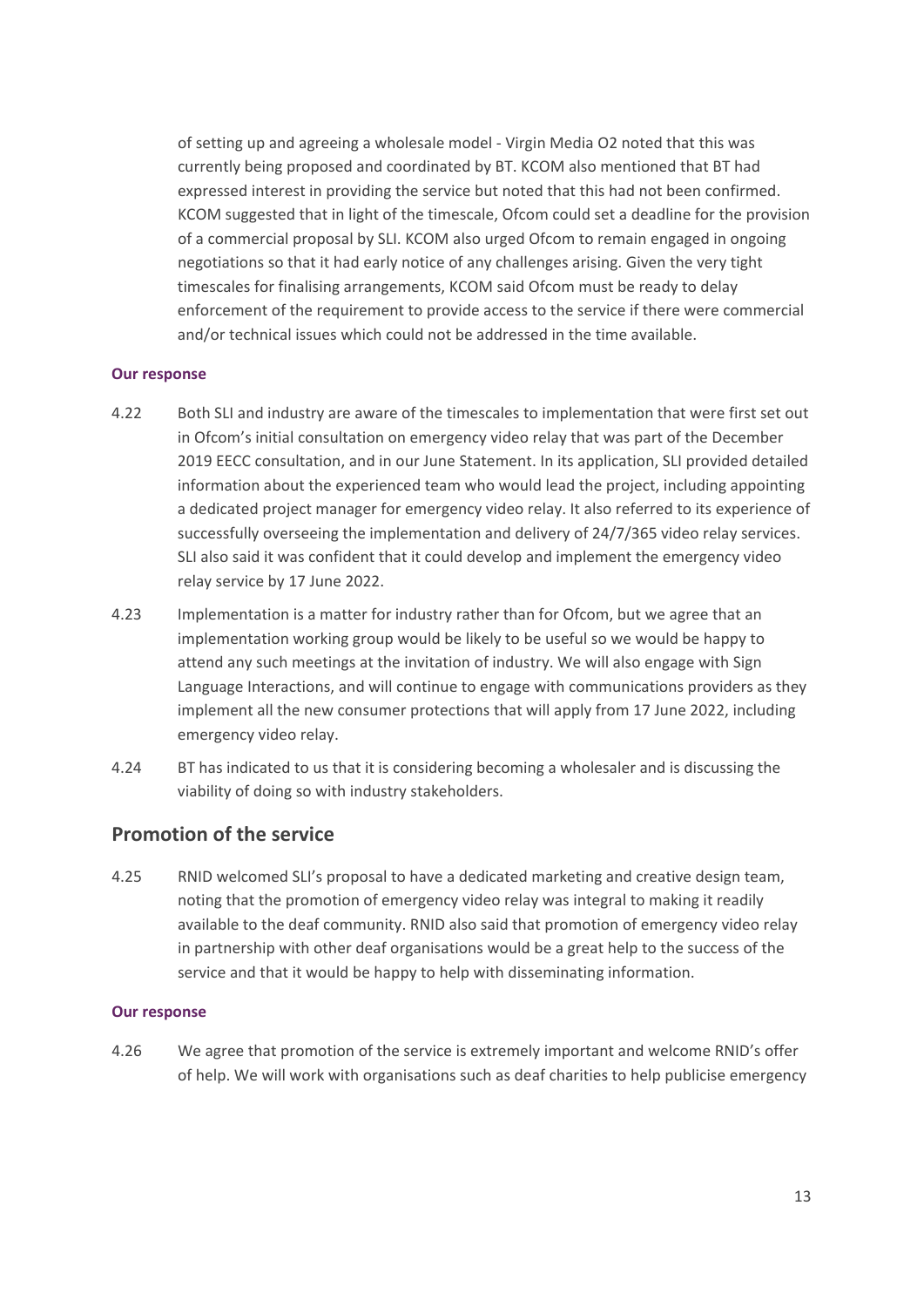video relay via their publications and social media channels. Communications providers will also have an obligation to publicise this service.<sup>[28](#page-15-0)</sup>

## **Next steps**

- 4.27 This statement sets out our decision to approve SLI's emergency video relay service. Approval of at least one emergency video relay service gives effect to our decision to require emergency video relay. Other suppliers can submit applications for approval of an emergency video relay service at any time, and we will consider those applications against the Approval Criteria.
- 4.28 The emergency video relay obligation requiring providers to contract with a supplier of an approved service, either via a wholesaler or directly, will come into effect on 17 June 2022.
- 4.29 Providers will be required to promote the emergency video relay service, in the same way they are currently required to promote text relay and emergency SMS.<sup>[29](#page-15-1)</sup> We will also work with organisations such as deaf charities to help publicise emergency video relay via their publications and social media channels.

<span id="page-15-0"></span><sup>&</sup>lt;sup>28</sup> General Condition C5.6 provides that: Regulated Providers must take the measures needed to meet the needs of End-Users with disabilities set out in Conditions C5.7 to C5.16 and take all reasonable steps to ensure that such measures are widely publicised, taking into consideration the need to disseminate information in appropriate formats through appropriate channels for End-Users with disabilities.

<span id="page-15-1"></span> $29$  See General Condition C5.6 and Ofcom's guide to publicising services available to disabled people (which we will be updating).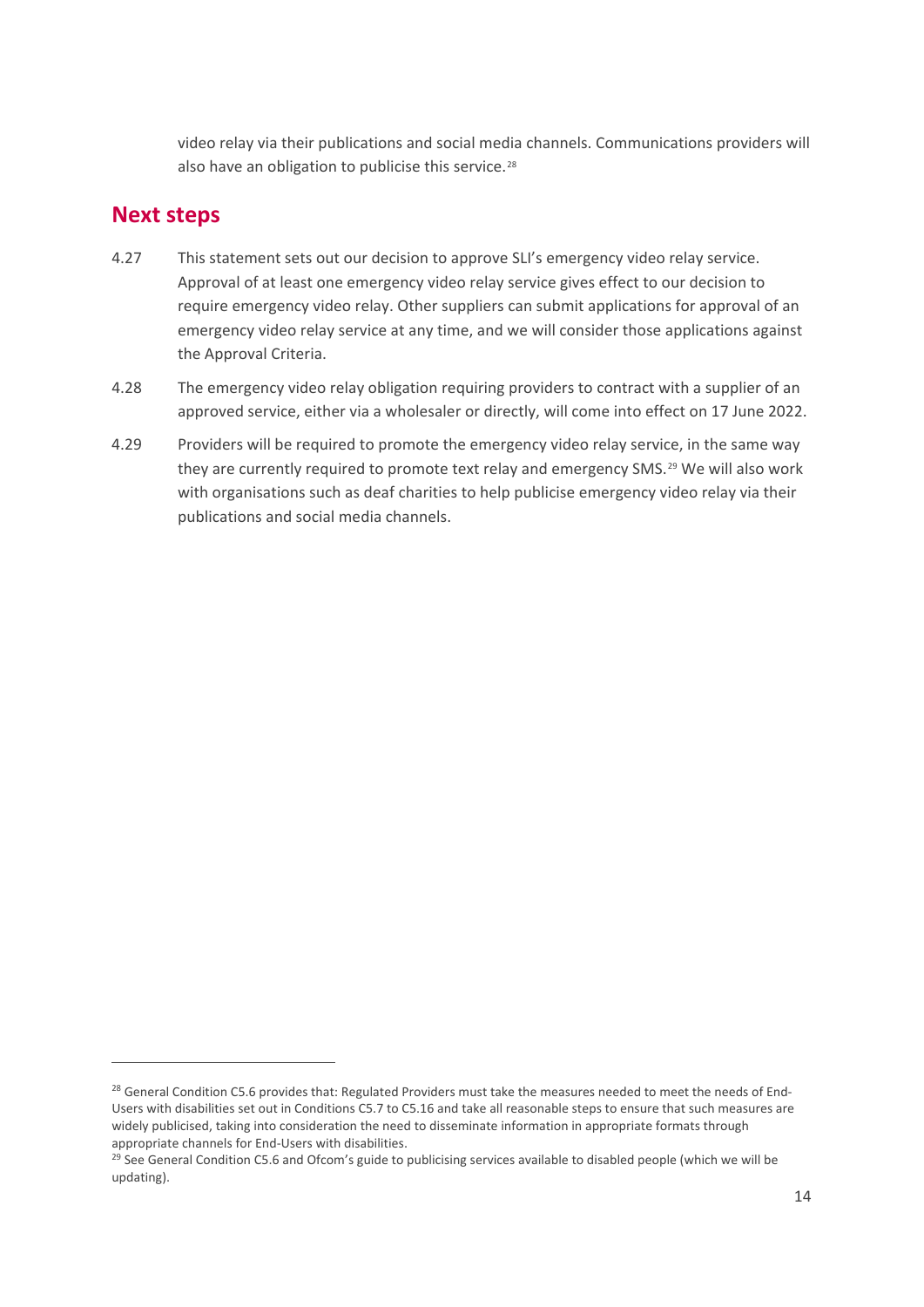# <span id="page-16-0"></span>A1. Approval Criteria

# **1. General compliance**

The service must be an Emergency Video Relay Service as referred to in the General Conditions and must be capable of satisfying all the requirements set out in the Emergency Video Relay General Condition at C5.

# **2. Accountability and reporting**

The service provider must monitor and report to Ofcom, every quarter, on its operation. The report must be in a form specified by Ofcom and must include the following information:

- a) number of app downloads;
- b) number of emergency communications;
- c) average speed of answering, measured in 15-minute intervals; and
- d) number of complaints and information about the nature of the complaint (without sharing or publication of details that could identify any complainant).

The provider must also publish an annual report covering compliance with the Approval Criteria and any related issues as directed by Ofcom.

## **3. Access**

The service provider must do the following:

- a) Make provision for End-Users to access the Emergency Video Relay Service via a dedicated app and a dedicated website, free of charge (including but not limited to the app itself being available free of charge).
- b) Ensure clear and user-friendly instructions on how to use the Emergency Video Relay Service are made available in both British Sign Language (BSL) and English on the app and the website.
- c) Ensure, where technically feasible, that the incident location information is automatically obtained from the device being used by the End-User in an efficient and timely way e.g. automatically via the app or website. The validity of the incident location information must always be verified with the End-User in BSL.
- d) Maintain a system whereby telephone numbers and/or other contact information from the End-User are obtained to enable call-backs and/or other contact to be made. The retention period for this information must be in line with the retention period used for other emergency relay services and the service provider must comply with all applicable data protection and privacy laws.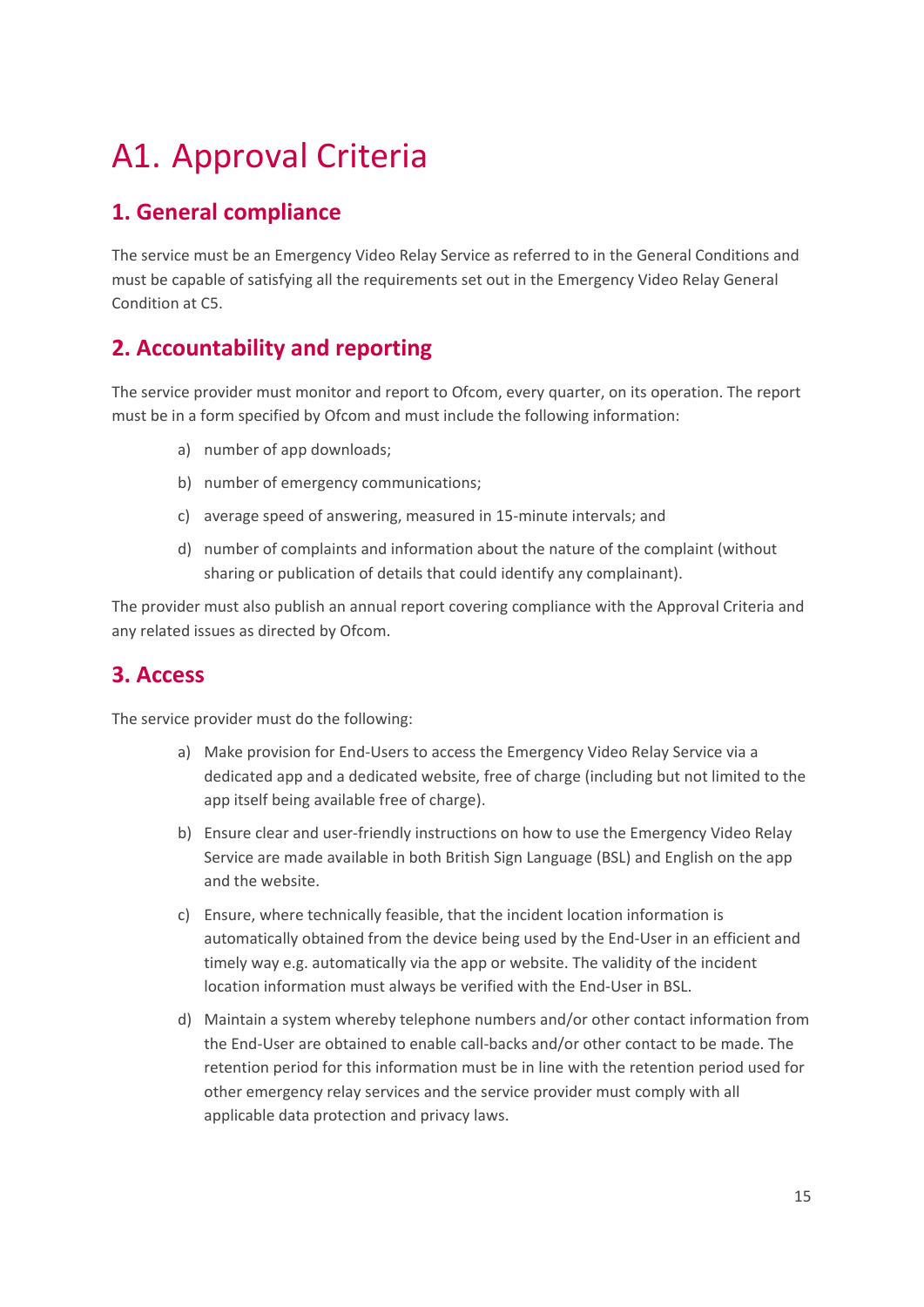- e) Liaise with regulated providers, including during the design and development phase of the service and/or app, with a view to facilitating zero-rating of data used in connection with the service and/or app.
- f) Ensure that the service shall be available to end-users without any requirement to register to use or access the service.

## **4. Operational matters**

All persons acting as interpreters for the Emergency Video Relay Service must:

- a) be on the National Registers of Communication Professionals working with Deaf and Deafblind People (NRCPD) register for qualified interpreters;
- b) have at least three years' post-qualification experience acting as a BSL interpreter in a range of settings; and
- c) have had a clear Disclosure and Barring Service (DBS) check within the last two years.

The Emergency Video Relay Service must have a dedicated, well-lit and soundproofed video interpreting room. There should be restricted access to the room.

The interpreter should be equipped with a suitable microphone and headset.

# **5. Quality of service**

Emergency communications must be answered within 5 seconds 95% of the time, measured in 15 minute intervals.

Emergency communications should not be subject to a handover from one interpreter to another unless they continue for more than 30 minutes.

Regular bi-monthly quality of service checks of emergency communications must be carried out by senior interpreters retained by the Emergency Video Relay Service.

Video conversations must be recorded. Retention of any recording should be in line with the retention periods for emergency voice calls and recordings must be stored safely, securely and accurately, in line with standards for voice calls and the service provider must comply with all applicable data protection and privacy laws.

## **6. Adequate resources**

The service provider must be able to demonstrate that:

- a) it has sufficient funds, facilities and staff to provide the Emergency Video Relay Service and enable it to perform properly the administrative, technical and professional work associated with the tasks for which it has been appointed;
- b) the systems deployed and managed by the service provider have sufficient technical resilience and resources to provide an uninterrupted service, so far as is technically feasible; and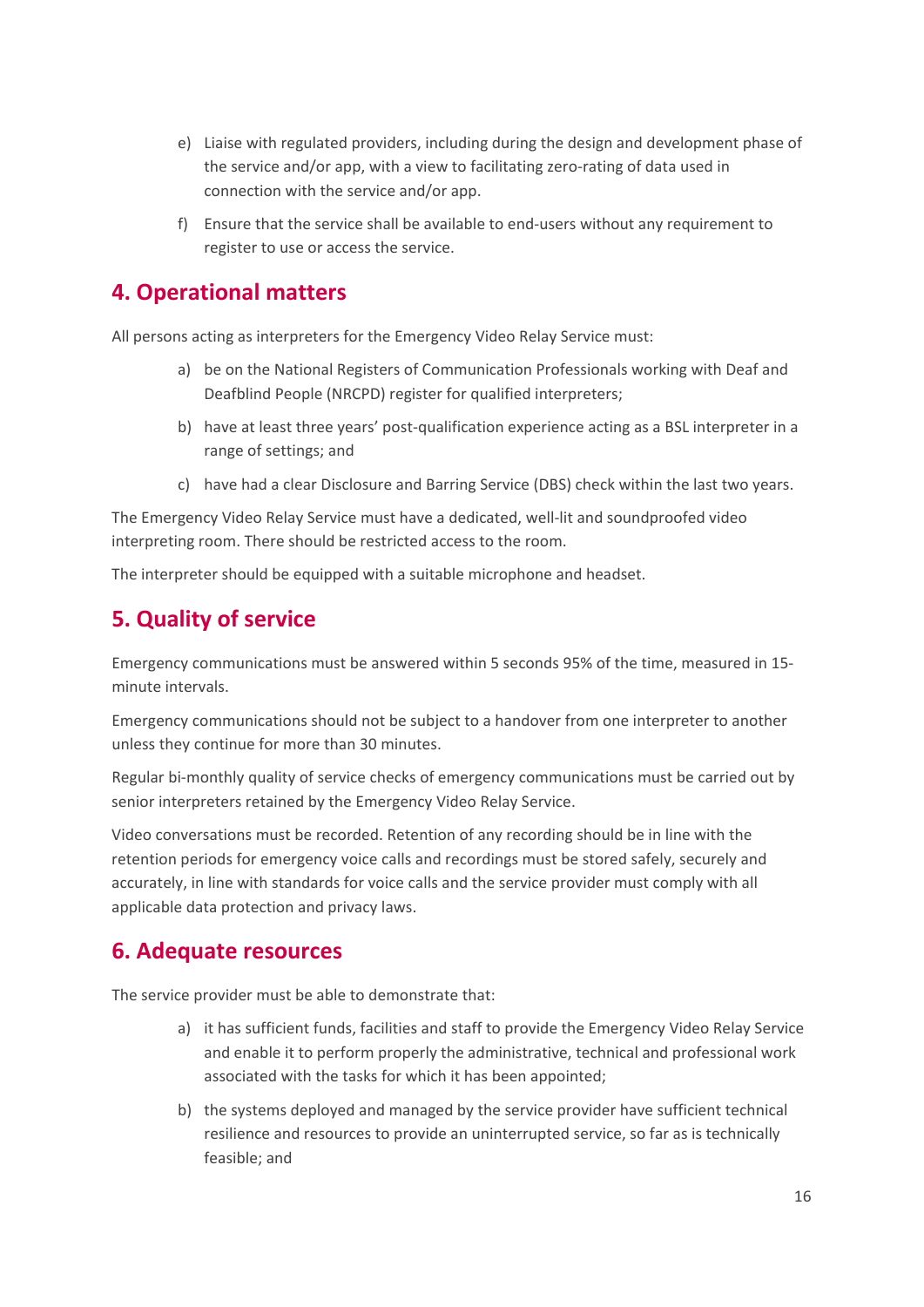c) it has appropriate provision for complaints handling.

## **7. Provision on fair, reasonable and non-discriminatory terms**

(1) The Emergency Video Relay Service provider must:

- a) undertake to agree to contract in respect of the service on a fair, reasonable and nondiscriminatory basis as part of any contract with any Regulated Provider or wholesaler and/or some other third party intermediary; and
- b) to ensure the inclusion of a clause in such contracts, documenting that the contract has been agreed on that basis.

(2) If the Emergency Video Relay Service provider enters into a contract with an intermediary in respect of Emergency Video Relay, the Emergency Video Relay Service provider must:

require as part of that contract, that the intermediary shall contract with Regulated Providers on a fair, reasonable and non-discriminatory basis; and that the intermediary shall ensure the inclusion of a clause in its contracts, documenting that the contract has been agreed on that basis.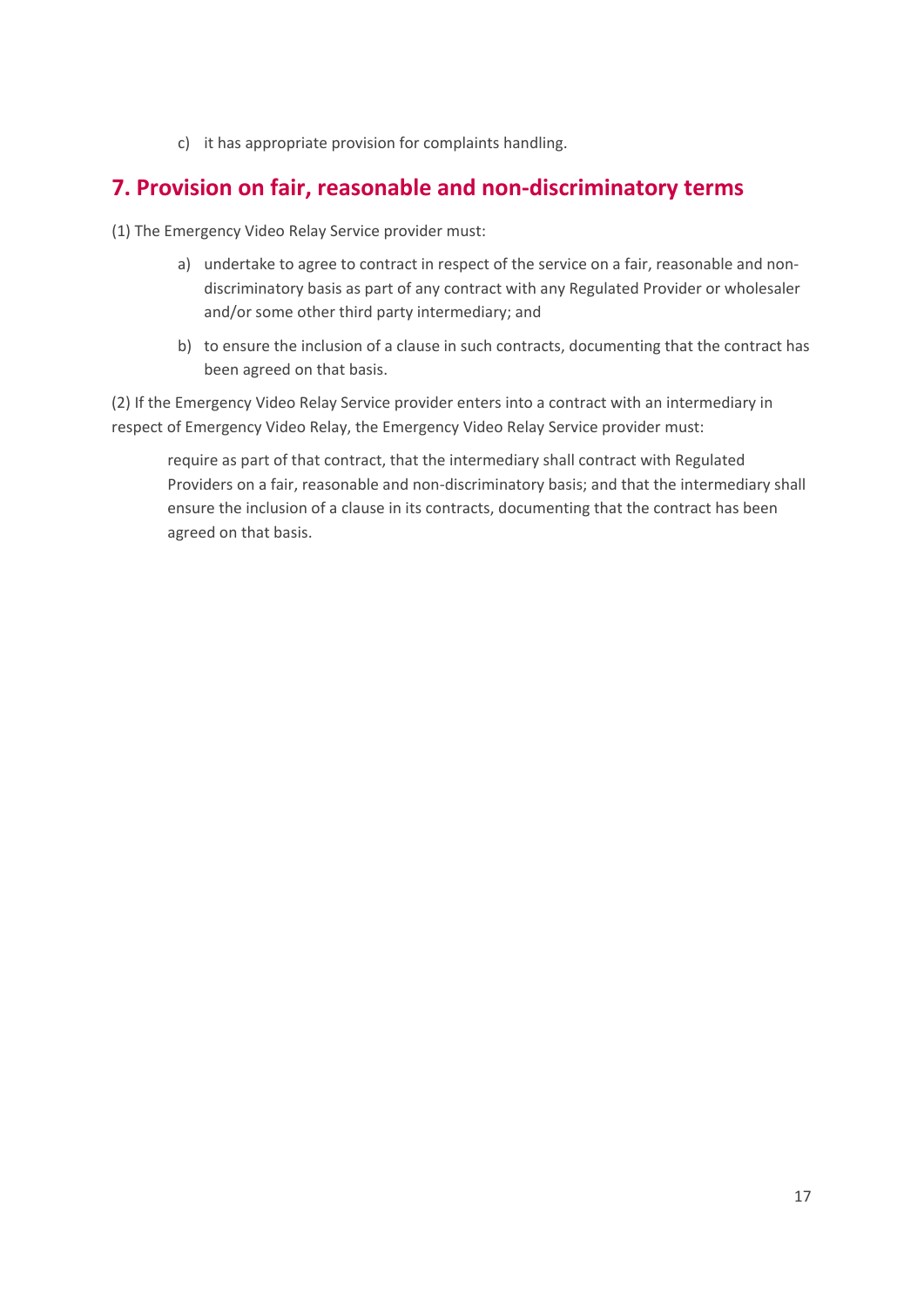# <span id="page-19-0"></span>A2. Extract of General Condition C5

A2.1 Below we reproduce the relevant GCs as set out in the June Statement (including the related definition of an emergency video relay service). These conditions were made on 22 June 2021 and will come into effect on 17 June 2022.

## **General Conditions**

C5.1 *The provisions of this Condition apply as follows:*

## *(a) Conditions C5.2 to C5.10 and C5.13 to C5.18 apply to providers of Public Electronic Communications Services; and*

- (b) **Conditions** C5.11 and C5.12 apply to any person who provides**:**
	- (i) **Internet Access Services** to **End-Users;** or
	- (ii) **Number-based Interpersonal Communications Services, where it is** technically feasible to provide an **Emergency Video Relay Service** to **End-Users**

*each person to whom a provision applies is a "Regulated Provider" for the purposes of that provision.*

### C5.11 **Regulated Providers** must:

(a) provide or contract to provide an **Emergency Video Relay Service** which has been approved by **Ofcom**; and

(b) ensure that any **End-User** of **Internet Access Services** or **Number-based Interpersonal Communications Services** they provide, who communicates in British Sign Language because of their disabilities, can access and use the **Emergency Video Relay Service**.

C5.12 In providing access to and facilitating use of **Emergency Video Relay Services** under **Condition** C5.11, **Regulated Providers** must:

(a) provide the **Emergency Video Relay Service** free of charge to the **End-User**;

(b) where technically feasible, apply an incremental price of zero to any data traffic associated with the use of the **Emergency Video Relay Service**;

(c) ensure measures are taken to protect the confidentiality of communications between **End-Users** of the **Emergency Video Relay Service** and the **Emergency Organisations**;

(d) subject to **Condition** C3.11, ensure that the **Emergency Video Relay Service** is available for lawful use by **End-Users** at all times; and

(e) comply with any directions in respect of the **Emergency Video Relay Services** which **Ofcom** may make from time to time.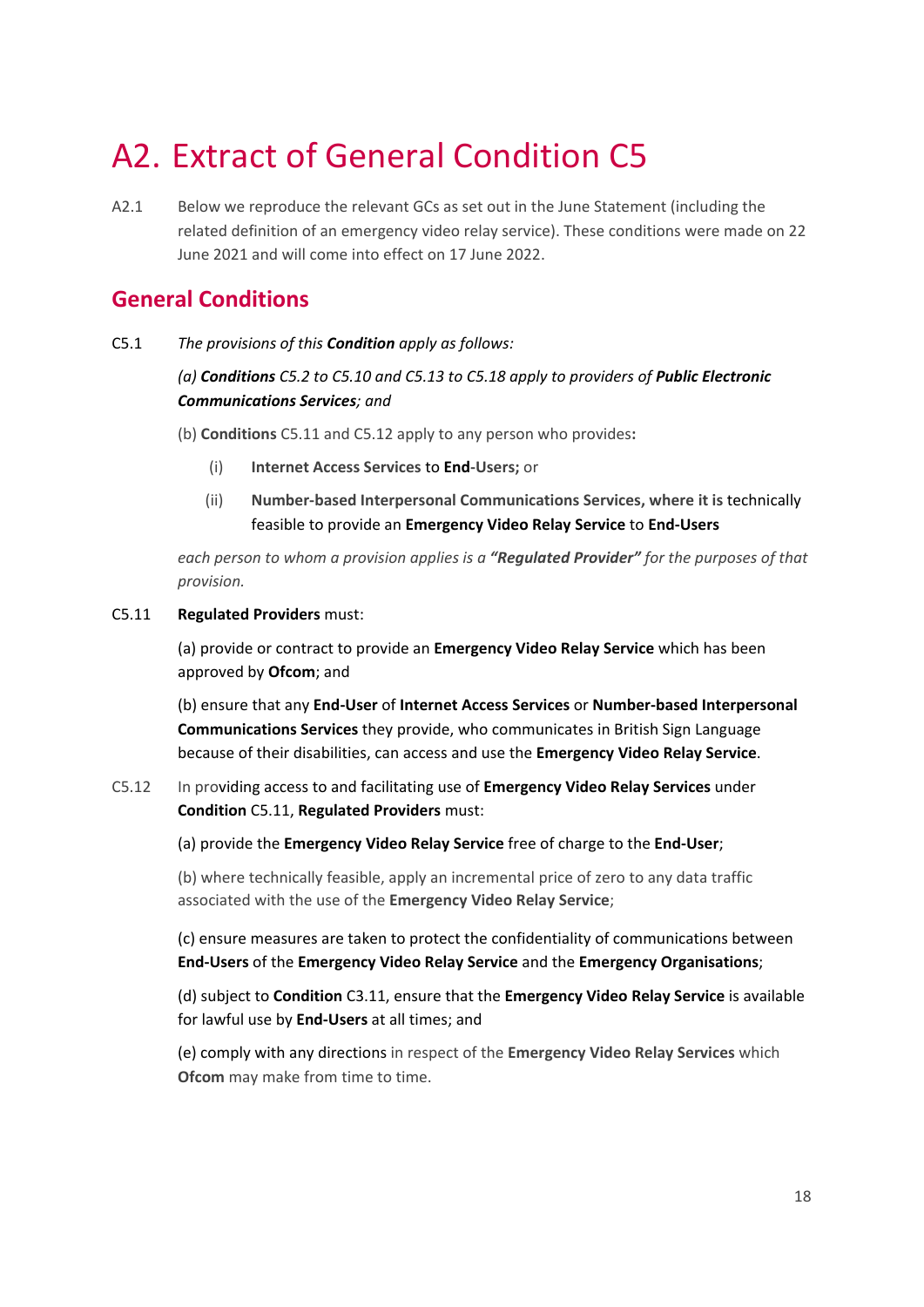#### **'Emergency Video Relay Service'** means any service which:

(a) for the purposes of requesting and receiving emergency relief from **Emergency Organisations**, provides British Sign Language translation and relay facilities for emergency communications to be conveyed via video between any **End-User** and **Emergency Organisations**;

(b) is capable of being accessed by **End-Users** of the service from readily available compatible terminal equipment with video capabilities, including smartphones and computers or tablets;

(c) provides facilities for access to **Emergency Organisations** and is available twenty-four hours a day, seven days a week;

(d) insofar as reasonably practicable, allows for communication between **End-Users** of the service at speeds equivalent to voice communications;

(e) provides a means of communicating by text in conjunction with video relay.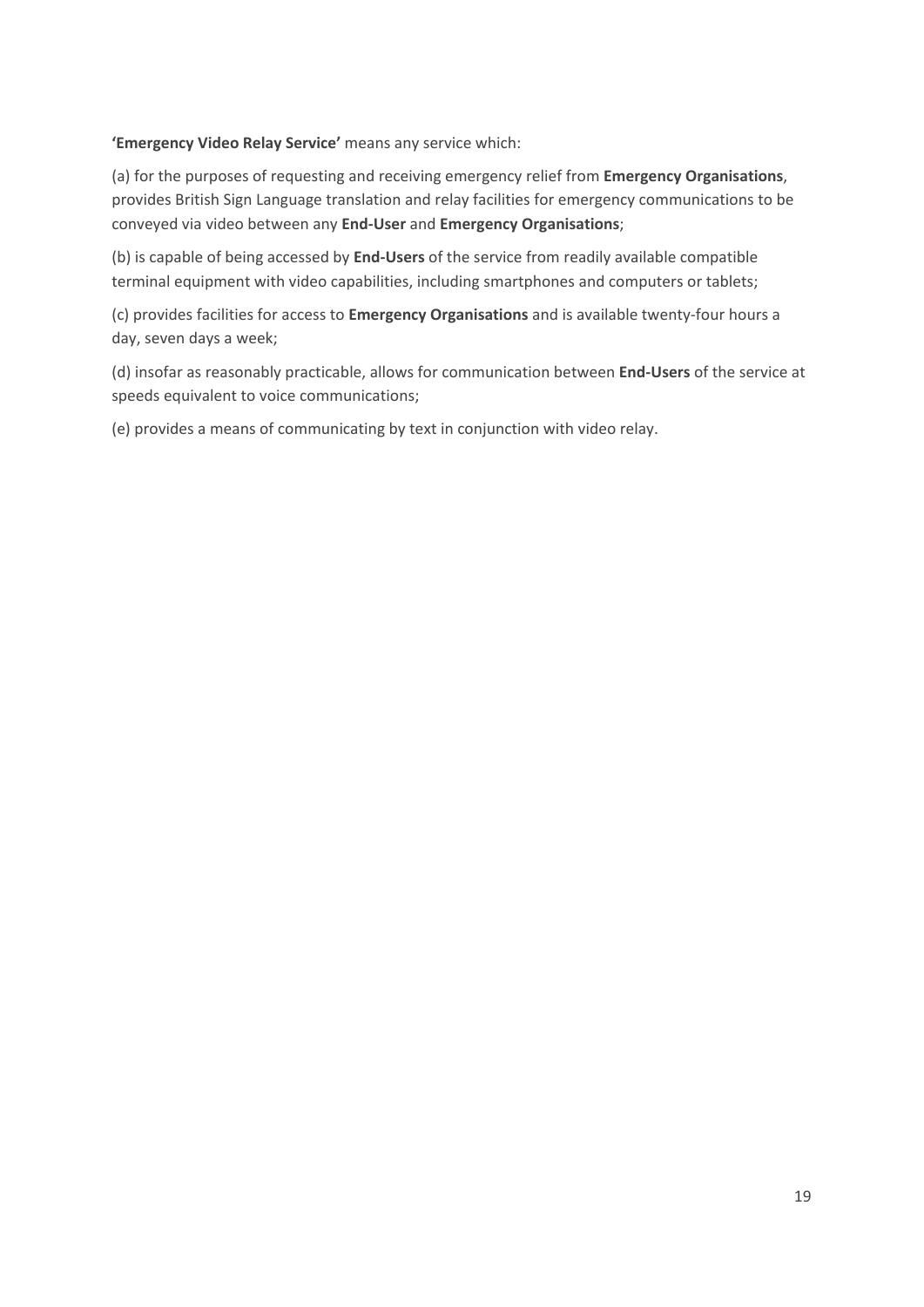# <span id="page-21-0"></span>A3. Decision – Approval of an Emergency Video Relay Service

**Approval of Sign Language Interactions' proposed Emergency Video Relay Service, in accordance with section 49 of the Act, for the purpose of General Condition C5.**

#### **Background**

- **1.** On 22 June 2021, Ofcom published a statement ("the June Statement") setting out its decision to require providers of fixed and mobile telephony services (i.e. number-based interpersonal communications services), where it is technically feasible, and providers of internet access services, to provide, or contract to provide, a free 24/7 video relay service for deaf BSL users which has been approved by Ofcom, to enable communication with the emergency services. General Condition C5 will be amended, with effect from 17 June 2022, to implement the provision of this Emergency Video Relay Service.
- **2.** The June Statement set out the General Conditions imposed in relation to emergency video relay and also set out the approval criteria that would have to be met in order for a service to be approved by Ofcom as an emergency video relay service ("the Approval Criteria").
- **3.** In the June Statement, we also explained that:
	- in order for an emergency video relay service to be approved by Ofcom, the service must satisfy all the Approval Criteria on an ongoing basis;
	- a service provider seeking approval must submit evidence to Ofcom that it can satisfy the Approval Criteria on an ongoing basis; and,
	- where Ofcom has approved a service, Ofcom may, at any time, by notification in writing to the service provider, withdraw its approval where Ofcom considers that the service provider no longer meets the Approval Criteria.
- **4.** In September 2021, Sign Language Interactions (SLI) applied to Ofcom for approval of its proposed Emergency Video Relay Service for the purposes of General Condition C5 as amended ("GC C5").
- **5.** Prior to giving approval for the purposes of a General Condition set under section 45, Ofcom must publish a notification of its proposal to give the approval (section 49A(3) of the Act) and consider every representation about the proposal made to Ofcom during the period specified in the notification (section 49A(6)(a) of the Act); and have regard to every international obligation of the United Kingdom (if any) which has been notified to Ofcom for the purposes of section 49A(6)(b) of the Act by the Secretary of State.
- **6.** On 17 November 2021, Ofcom published a notification in accordance with section 49A(3) of the Act of its proposal to approve SLI's proposed emergency video relay service for the purposes of GC C5 (the "Notification"). The Notification invited representations to Ofcom by no later than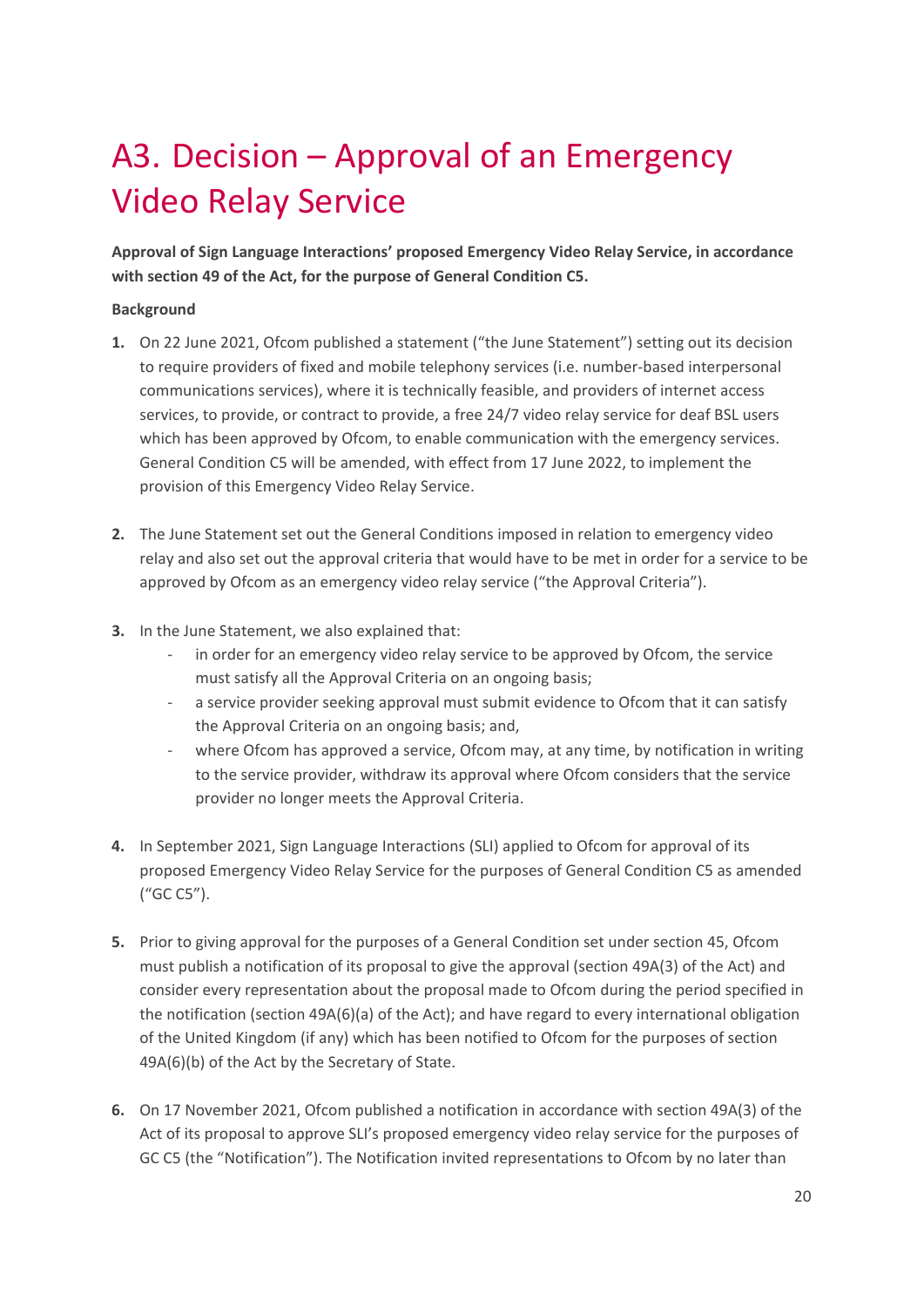5pm on 17 December 2021.

- **7.** The Notification was accompanied by a consultation setting out our assessment of SLI's proposed emergency video relay service against the Approval Criteria ("the November Consultation").
- **8.** Ofcom has considered every representation about the proposal made to it. Ofcom has also had regard, in particular, to the Approval Criteria as set out in the June Statement. Furthermore, Ofcom has considered and acted in accordance with its general duties in section 3 of the Act and the six requirements in section 4 of the Act.
- **9.** Ofcom has complied with the requirements in section 49 of the Act. In particular, Ofcom is satisfied that the decision to approve SLI's proposed service is non-discriminatory and proportionate and transparent in relation to what it is intended to achieve, in accordance with section 49(2) of the Act; and Ofcom has complied with the requirements in section 49A of the Act (in accordance with section 49(4) of the Act).
- **10.** Ofcom has also had regard to the Statement of Strategic Priorities in making the decision referred to in this annex.
- **11.** The Secretary of State has not notified Ofcom of any international obligation of the United Kingdom for the purposes of section 49A(6)(a) of the Act.

#### **Decision**

- **12.** For the reasons set out in the November Consultation and the statement accompanying this decision, Ofcom considers that SLI's proposed emergency video relay service meets the Approval Criteria and therefore, Ofcom hereby approves SLI's proposed emergency video relay service for the purposes of GC C5 (as amended).
- **13.** This approval shall take effect on the day this annex is published.
- **14.** In accordance with section 49C(1)(b) of the Act, a copy of this approval has been sent to the Secretary of State.

#### **Interpretation**

In this annex —

- (a) "Act" means the Communications Act 2003;
- (b) "Approval Criteria" means the final approval criteria as set out in Annex A1 in the Emergency Video Relay statement published on 22 June 2021;
- (c) "Ofcom" means the Office of Communications.

For the purpose of interpreting this annex —